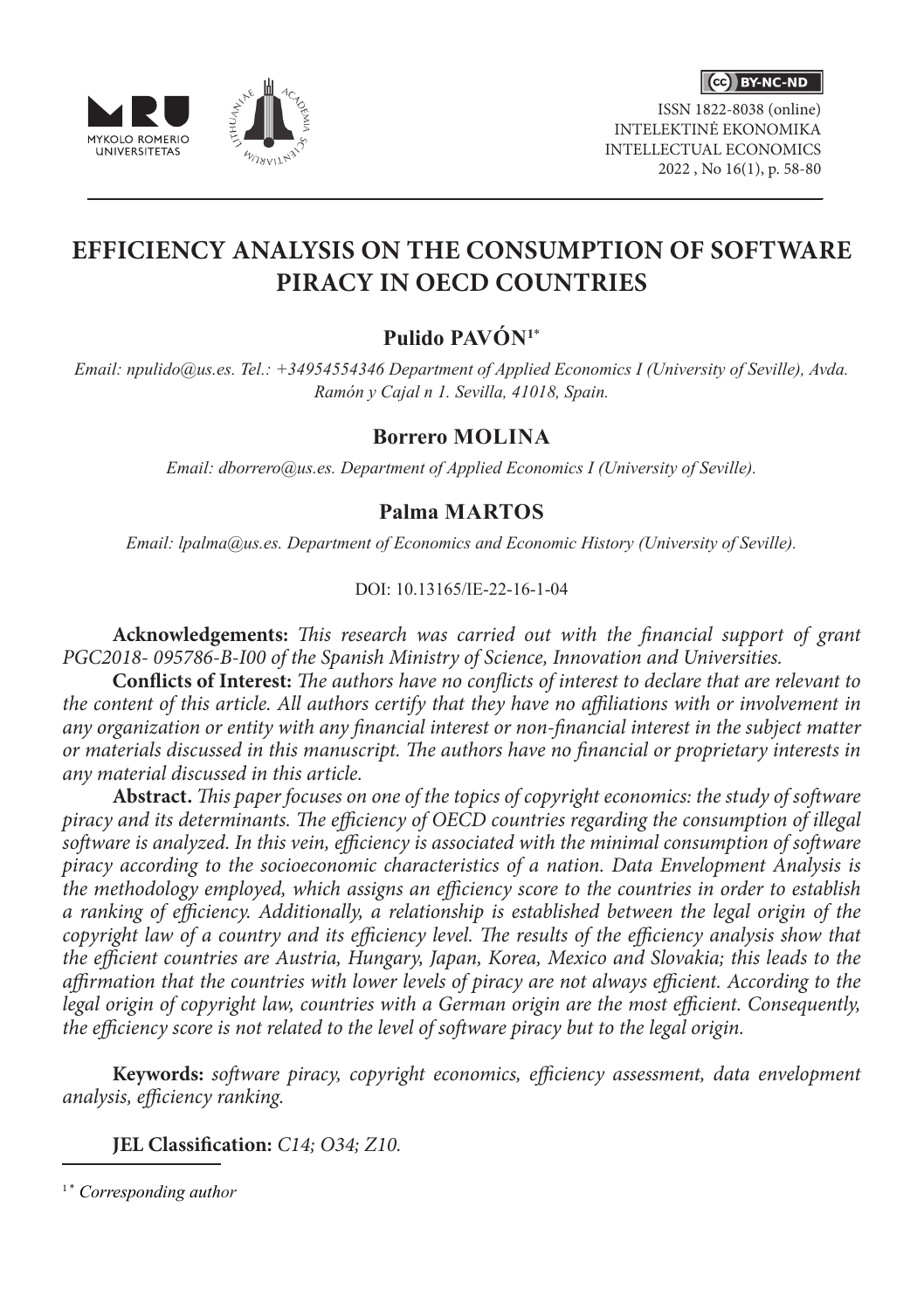### **1. Introduction**

In 2017, unlicensed software accounted for 37% of the software installed on computers worldwide, resulting in losses of around US\$46 billion according to the Business Software Alliance (BSA). This data depends on the region: countries with a lower piracy rate are in North America and Western Europe (their piracy rates are 16% and 26%, respectively), while in the other regions more than half of the software used is illegal (BSA, 2018).

Software<sup>2</sup> piracy has become a global phenomenon driven by the emergence of digital technologies, which reduce copying costs and facilitate their distribution and perfection (Andrés, 2006a; Yang et al., 2009). The BSA defines software piracy as "the illegal use and/or distribution of software protected under intellectual property laws."

The study of software piracy forms part of the economics of copying<sup>3</sup> (Landes & Posner, 1989), where one of the main (and most commonly studied) topics is the analysis of the determinants of piracy (Banerjee et al., 2005; Yang et al., 2004). According to existing studies, the level of piracy depends on multiple elements, such as wealth, education, culture, and regulation.

These determinants explain that, for example, pirated software in Mexico constitutes 49% of use, (Mexico ranks top in the world piracy ranking) against 15% in the USA – the latter being the country with the lowest software piracy rate.

We raise the following questions: Given the determinant factors of illegal software of a country, could the rates of piracy software be reduced? In other words, are resources/policy being used efficiently by governments/countries in order to reduce the consumption of illegal software?

Scholars have focused on determinants and consequences of the consumption of illegal software (Proserpio et al., 2005; Goel & Nelson, 2009; Andrés & Goel, 2011; Dias Gomes et al., 2018), but no studies have analyzed the consumption of software piracy using the efficiency approach. In this context, efficiency is associated with the minimal consumption of software piracy according to the socioeconomic characteristics of a nation. Striving to address this gap, this paper analyses efficiency in terms of reducing consumption levels of software piracy in several countries. To this end, a methodology employed in studies of efficiency measurement is applied, which uses a non-parametric method based on mathematical programming, known as Data Envelopment Analysis (DEA). Through efficiency scores, the methodology of DEA evaluates the relative efficiency of a set of units (countries in our case) that are comparable, while the resources they consume (determinants of software piracy) and the productions they generate (variable on the level of piracy) are similar (the variables for all the countries are the same in our case).

The DEA methodology was developed by Farrell (1957), who defined a frontier of the best practices composed of the most efficient units of the sample in order to obtain efficiency measures for each unit. Since the relative efficiency scores are obtained by comparing the data of each

<sup>&</sup>lt;sup>2</sup> Software forms part of the information or knowledge goods, their characteristics are (Shapiro & Varian, 1999): a) high production costs versus very low reproduction costs; b) experience goods; c) decreasing marginal utility; d) technological dependence (lock-in); e) network effects (feedback); f) intellectual property. Copyright goods can be found within knowledge goods: the main difference between them is the perception of copyright goods as public goods (Watt, 2009). Software belongs to information and copyright goods.

<sup>&</sup>lt;sup>3</sup> Copying economics is an area of copyright economics (Plant, 1934); while the first "analyzes the effects of new technologies on the process of copying and reproduction", the economics of copyright "focuses on the impacts of the legal framework" (Towse et al., 2011, p. 31).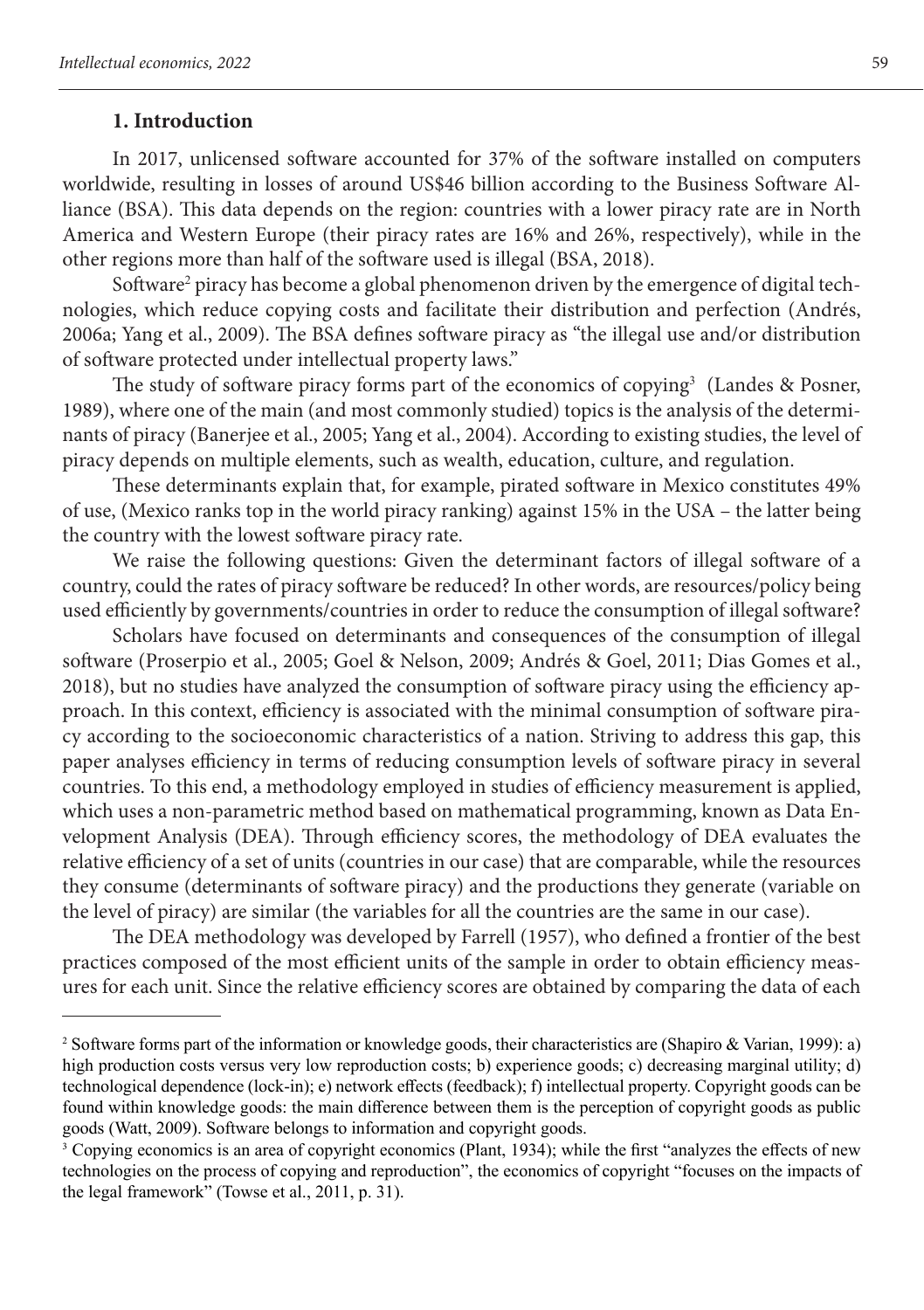unit with those of the rest, specifically with "best practices," once the methodology has been applied to the set of units, these units can be ordered to establish a ranking of efficiency. As regards the literature on ranking Decision Making Units (DMUs) in DEA, several reviews exist, such as those by Adler et al. (2002), Jahanshahloo et al. (2008), and Hosseinzadeh Lofti et al. (2013).

The main contribution of this paper is the application of the DEA methodology as a tool that can promote the design of effective copyright policies. Specifically, DEA is applied to the 36 member nations of the Organization for Economic Co-operation and Development (OECD) for the years 2009, 2013, 2015, and 2017. This methodology will identify which countries are not efficient (a high consumption of illegal software compared with the socioeconomic structure) and which must modify the copyright protection framework in order to improve the efficiency score.<sup>4</sup> So, the results of this study will shed light on the quality of the management of copyright policy. Additionally, it will be studied whether the efficiency level of a country is associated with the legal origin of its copyright protection system.

The structure of this paper is as follows. Section 2 presents the formalization of the methodology proposed, the sample, and a literature review of software piracy in order to select the study variables. Section 3 reports the results of datasets from different years. Finally, the last section provides a summary and the conclusions.

#### **2. Methodology, selection of sample, and variables**

#### *2.1. Methodology*

legal consumption of  $s \, t$ 

DEA is a well-known non-parametric methodology for the assessment of the relative efficiency of a sample of homogeneous DMUs on the basis of data regarding the input consumption and the output production. DEA models typically assign a normalized efficiency score to each DMU in order to distinguish between efficient and inefficient units.

The standard input-oriented CCR DEA model (Charnes et al., 1978) is defined as follows.

Suppose there are *m* independent DMUs, *j* in *M={1, 2,…,m}*, each of which consume *k* different inputs, *i* in *I*={1,2,...,k}, in quantities  $x_{i,j}$  to generate *h* different outputs in quantities  $y_{i,j}$ (*r* in *H={1,2,…,h}*).

The efficiency of a given DMU,  $j_{\scriptscriptstyle 0}$  in *M*, can be computed as follows:

$$
E(j_0) = \min \theta_{j_0}
$$
\ns.t. 
$$
\sum_{j \in M} \lambda_j x_{ij} \le \theta_{j_0} x_{ij_0} \qquad \forall i \in I
$$
\n
$$
\sum_{j \in M} \lambda_j y_{rj} \ge y_{rj_0} \qquad \forall r \in H
$$
\nDMU

\n0.100, 
$$
\sum_{j \in M} \lambda_j y_{rj} \ge y_{rj_0} \qquad \forall j \in M \qquad \text{n the reformulated model}
$$
\n
$$
\theta_{j_0} \qquad \text{free}
$$

 $4$ There are two ways to improve effects to improve effects the output and or reducing the input and or reducing the input and  $\sum_{n=1}^{\infty}$ option is not considered in the inputs used are positively linked in the inputs used of a considered to the development level of a

country, and,

\n
$$
\overline{teI} \qquad \overline{reH} \qquad \sum_{j \in M} \lambda_j x_{ij} = \theta_{j_0} x_{ij_0} - s_{ij_0} \qquad \forall i \in I
$$
\nhereasing the

\n
$$
\sum_{j \in M} \lambda_j y_{rj} \geq \theta_{j_0} x_{ij_0} - s_{ij_0} \qquad \forall r \in H
$$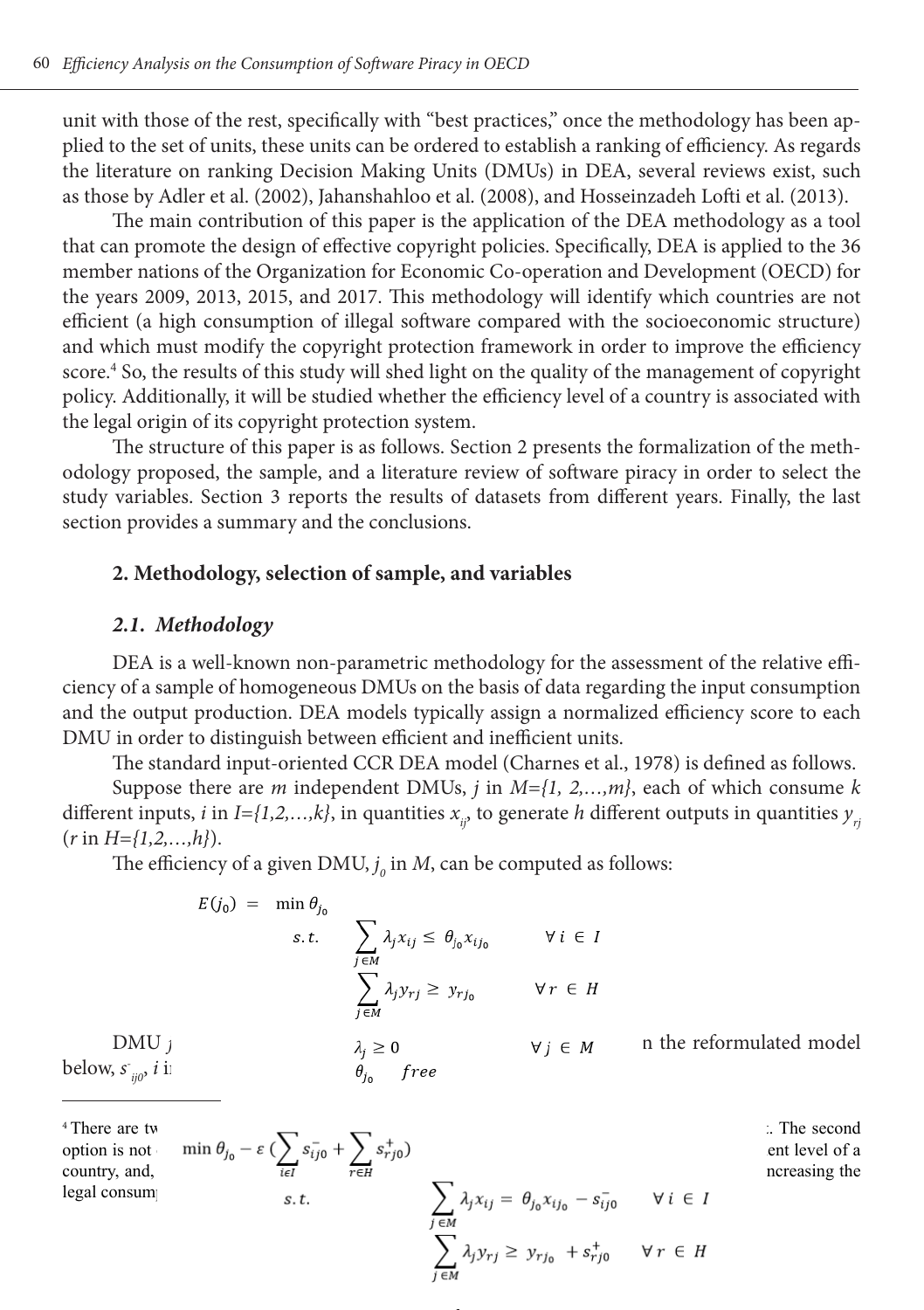Efficient units are assigned a score of 1, whereas inefficient units obtain a score which reflects their degree of inefficiency (a value less than 1 and greater than 0). These efficiency scores can be used to establish a ranking of DMUs. The ranking is incomplete, however, since efficient DMUs cannot be differentiated in these terms. Various approaches exist to rank all the DMUs and not only the efficient DMUs: in general, three major categories of approaches can be distinguished. These are outlined below, but this list is not exhaustive.

One category corresponds to methods based on cross-efficiency (XE). In this type of method, the conventional CCR DEA model is first solved to compute the efficiency score of each DMU, which is then imposed as a constraint in a secondary-goal DEA model.

A second important category of DEA ranking methods is formed of those based on the computation of a Common Set of Weights (CSW) for all DMUs, which can then be used to rank all DMUs. Different criteria can be used to choose the CSW (e.g. compromise programming, regression analysis and deviation from weight profiles of efficient DMUs).

A third major category of DEA ranking methods are those based on super-efficiency (SE). Such methods generally use DEA models, and the key feature of this approach is that the DMU being ranked is dropped from the set of DMUs that define the technology. This can lead, in the case of extremely efficient DMUs, to SE scores larger than unity, which can be used to rank those DMUs. Since for inefficient units these SE scores coincide with conventional efficiency scores, this method is applied only to rank efficient DMUs. A variety of metrics can be used to measure the distance of an efficient DMU to the corresponding SE frontier (obtained when the DMU is dropped from the set of DMUs that define the technology), such as radial, the slacks-based measure, the L1 norm, and the Tchebycheff norm.

In order to differentiate between the performance of efficient DMUs, we use the super-efficiency method because in XE methods it may occur that an efficient DMU is ranked below an inefficient DMU, and in CSW methods a previous criterion must be defined to choose the weights. Moreover, the most common metric is employed here: the radial metric.

For the standard input-oriented CCR DEA model, the super-efficiency of a given DMU,  $j_c$ in *M*, can be computed as follows:

$$
E^{super}(j_0) = \min \theta_{j_0}
$$
  
s.t. 
$$
\sum_{j \in M \setminus \{j_0\}} \lambda_j x_{ij} \le \theta_{j_0} x_{ij_0} \quad \forall i \in I
$$

$$
\sum_{j \in M \setminus \{j_0\}} \lambda_j x_{ij} \ge \theta_{j_0} x_{ij}
$$

$$
\forall j \in H
$$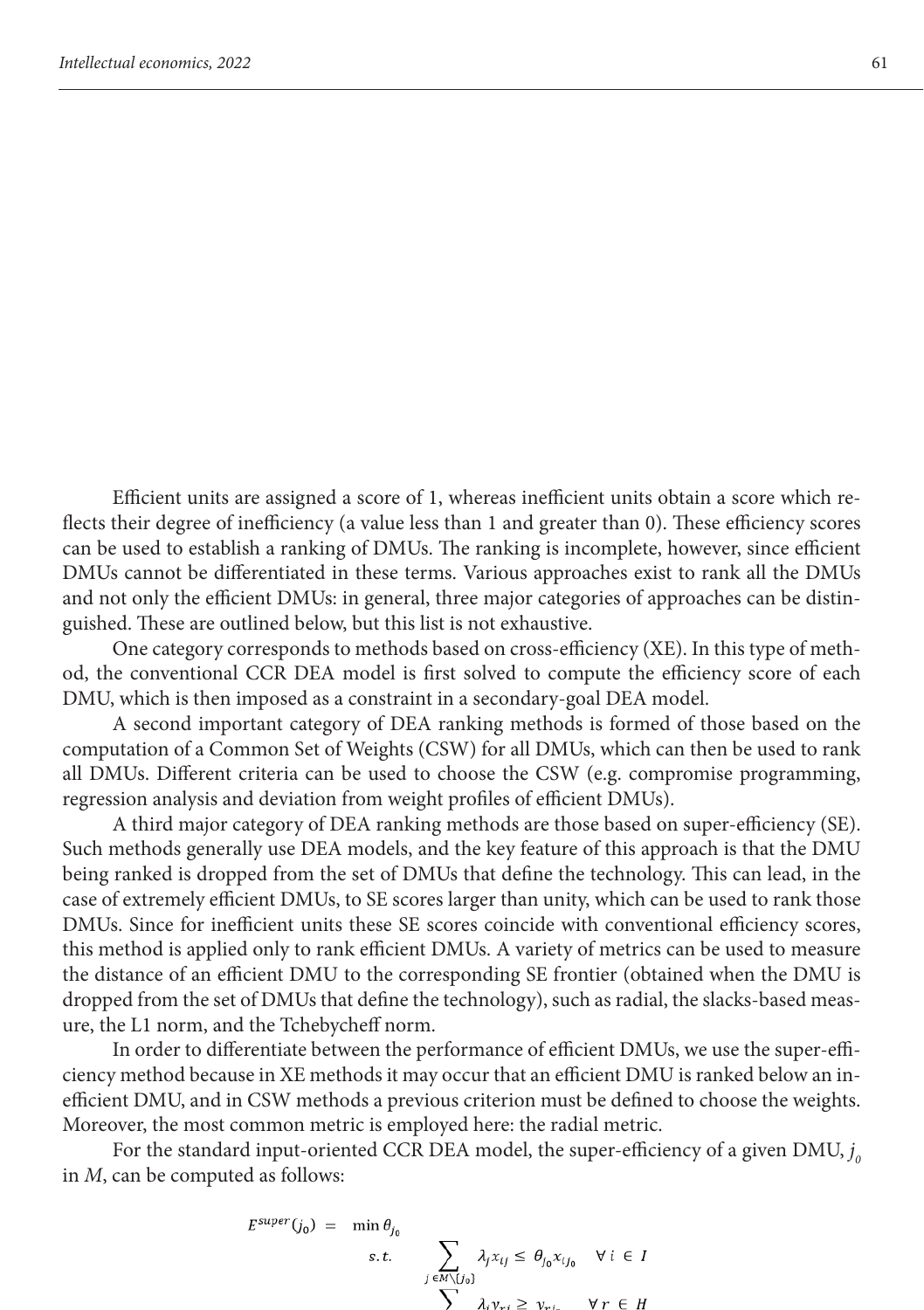Our CCR DEA model assumes constant returns to scale (CRS). Models assuming variable returns to scale (VRS) can be obtained by adding to the CRS model (1) and (3) the following constraints: and , respectively. However, in this paper, the CCR model where CRS are assumed is used because the CRS super-efficiency DEA model is usually feasible, while the VRS super-efficiency DEA model can be infeasible. Seiford & Zhu (1999) show the condition under which the VRS model is infeasible.

### *2.2. Selection of sample*

The sample includes the 36 member nations of the  ${{\rm OECD}}^{\rm s}$  in order to supply an international framework for the study.

Furthermore, the research time covers the years 2009, 2013, 2015, and 2017.<sup>6</sup> This will enable intertemporal comparisons to be made.

### *2.3. Selection of variables*

DEA is a non-parametric method which enables multiple variables, inputs, and outputs measured in different units to be integrated. Furthermore, since it is a non-parametric method, it is not necessary to define or justify the functional form of the production between inputs and outputs. However, the selection of the variables has been made through a meticulous study of the determinants of software piracy to ensure that the analysis has a solid foundation.

#### *2.3.1. Output variable*

As noted earlier, the efficiency of the use of resources to combat piracy, given the determining factors, is studied in this paper. Therefore, an efficient protection is that which minimizes the volume of pirated product according to its determinants.

With the aim of gauging the piracy of software in a nation, statistical data provided by the BSA is used; this is the reference database of the main work related to software piracy. The BSA is an American organization that measures the rate of pirated software (SPR).<sup>7</sup> This rate varies

<sup>5</sup>Australia, Austria, Belgium, Canada, Chile, the Czech Republic, Denmark, Estonia, Finland, France, Germany, Greece, Hungary, Iceland, Ireland, Israel, Italy, Japan, Korea, Latvia, Lithuania, Luxembourg, Mexico, Netherlands, New Zealand, Norway, Poland, Portugal, Slovakia, Slovenia, Spain, Sweden, Switzerland, Turkey, the United Kingdom, the United States.

<sup>&</sup>lt;sup>6</sup>The selection of these years is explained by the availability of data on software piracy which is offered by the BSA (2012, 2014)

<sup>7</sup>Software Piracy Rate (SPR) = Unlicensed software units \ Total software units installed, where Total software units installed = PC receiving software x Software units per PC.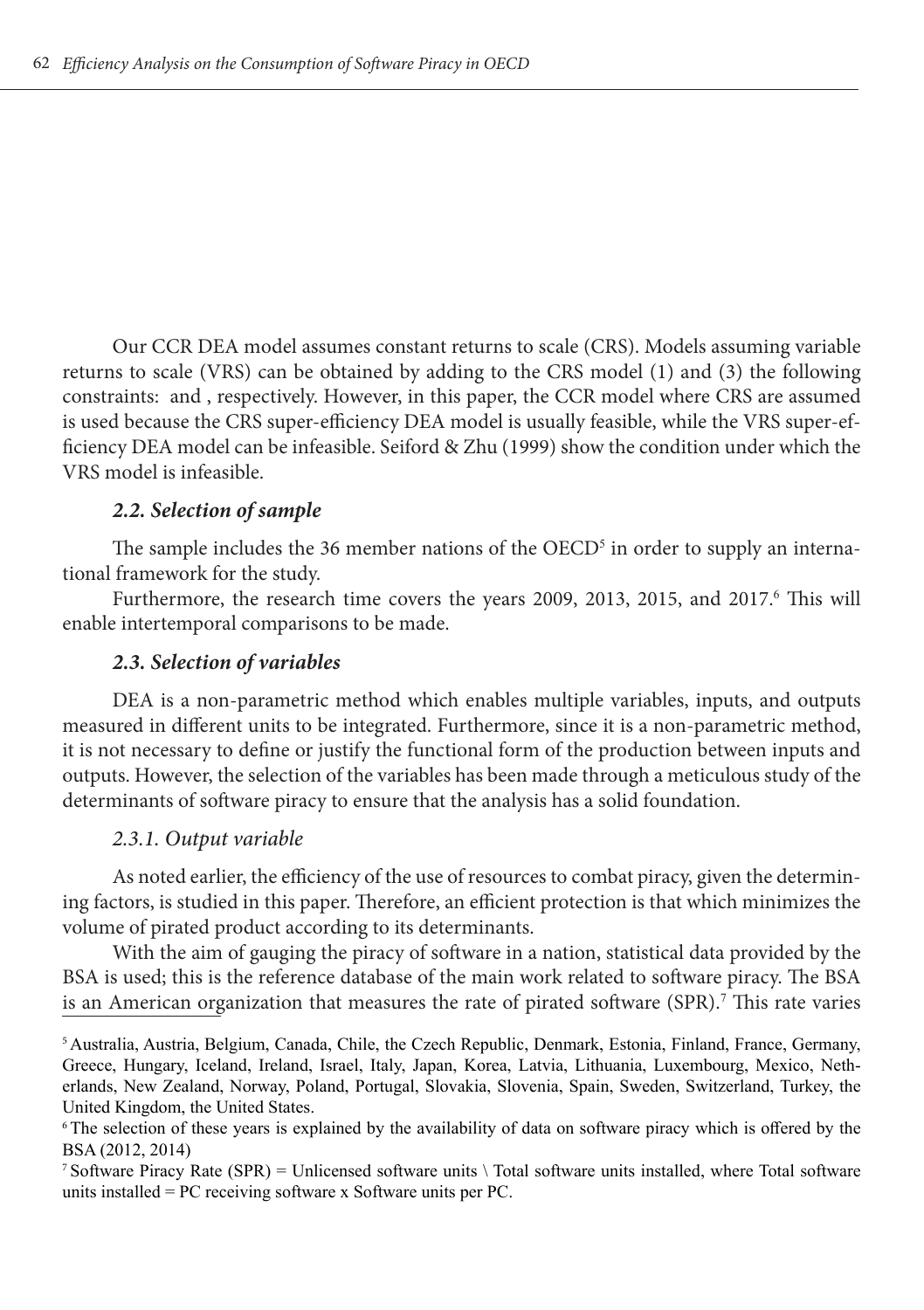between 0% and 100%; where 0% reflects the non-existence of piracy, while 100% indicates all the consumed software has been pirated.

According to the properties of the DEA analysis, in this paper, instead of SPR, we will use the rate of legal software (LSR).<sup>8</sup> Therefore, when the value of the LSR is 0%, this means that all software is pirated; an LSR of 100% indicates the total absence of piracy.

### *2.3.2. Input variables*

In line with some of the most representative work in the piracy framework (Proserpio et al., 2005; Goel & Nelson, 2009; Andrés & Goel, 2011; Dias Gomes et al., 2018), determinants of software piracy can be classified into four dimensions or categories<sup>9</sup>: economic, institutional, educational, and cultural.

Table 1 compiles the bibliographic references of software piracy determinants, which explain the selection of input variables.

- Economic dimension

Most studies regarding software piracy agree that the wealth of a nation is negatively related to the level of software piracy. This can be explained because intellectual property rights (IPR) are more protected, and have lower piracy rates, in nations with higher per capita incomes (Rapp & Rozek, 1990; Park & Ginarte, 1997).

This research will use GDP per capita in constant dollars 2011 (GDPpc). Data has been collected from the World Bank online database.

Reviews of most relevant work that studies the connection between this dimension and software piracy are shown in Table 1. As can be observed, there is a negative relationship between SPR and GDPpc, so it can be said that the link between GDPpc and LSR is positive.

- Institutional dimension

According to Knack and Keefer (1995) and Hall and Jones (1996), nations with stronger institutions are those which provide a greater protection of the IPR. Therefore, countries with weaker institutions have greater piracy rates, and vice versa (Marron & Steel, 2000).

In this context, corruption is a way of gauging the quality of the institutional framework. Nations with the highest corruption are those that encourage piracy more, because in these nations, hackers enjoy greater opportunities for operating outside the law.

In line with the reviews shown in Table 1, this paper will use the Corruption Perceptions Index (CPI). This is an indicator built by Transparency International (n.d.), which reflects levels of corruption perceived in each nation according to valuations and opinion polls of experts in the field. The range of this indicator varies between 0 and 100; a value of 100 indicates the absence of corruption, and vice versa.

**Table 1**: *References of software piracy determinants*

<sup>8</sup>Legal Software Rate (LSR) = 100 − SPR.

<sup>9</sup>Technology is usually considered as another dimension. Since the results of studies are not concise with respect to this factor, this factor is excluded from this paper.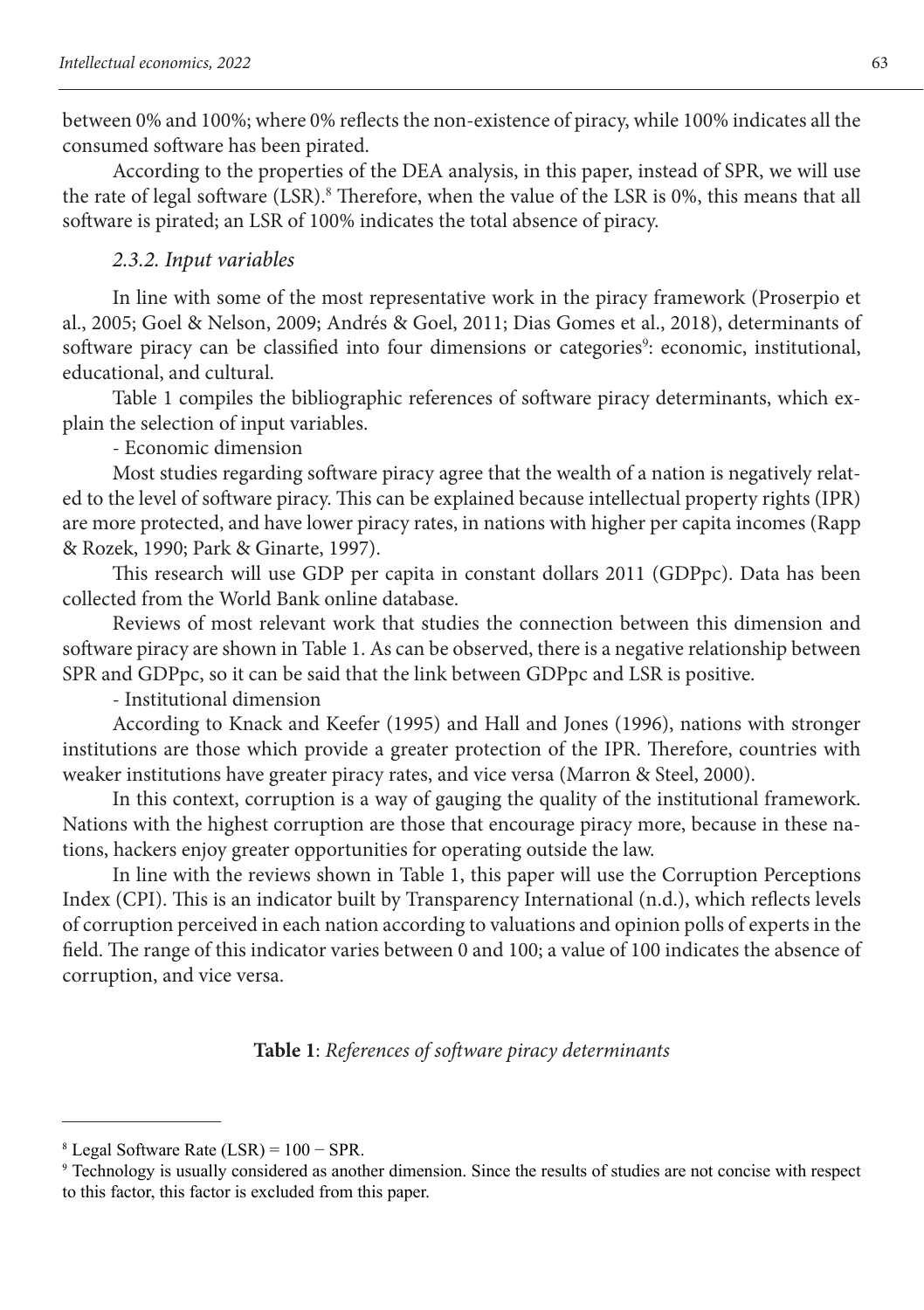| Reference                     | Study                                                                                       | Output     | Dimension/Input                                                                       | Link<br>output-<br>input |
|-------------------------------|---------------------------------------------------------------------------------------------|------------|---------------------------------------------------------------------------------------|--------------------------|
|                               | Software piracy, cross-section                                                              | <b>SPR</b> | Economic: GDP pc                                                                      | $(-)$                    |
| Husted (2000)                 | analysis for 37 nations in 1996                                                             |            | Cultural: Individualism                                                               | $(-)$                    |
|                               |                                                                                             |            | Economic: GDP pc                                                                      | $(-)$                    |
| Marron & Steel<br>(2000)      | Software piracy, cross-section<br>analysis for 77 nations with aver-<br>ages from 1994-1997 | <b>SPR</b> | Educational: Average years of<br>schooling in population >25<br>years                 | $(-)$                    |
|                               |                                                                                             |            | Cultural: Individualism                                                               | $(-)$                    |
| Ronkainen &                   | Software piracy, cross-section                                                              | <b>SPR</b> | Economic: GDP pc                                                                      | $(-)$                    |
| Guerrero-Cusu-<br>mano (2001) | analysis for 50 nations in 1997<br>and 1998                                                 |            | Institutional: CPI                                                                    | $(-)$                    |
|                               |                                                                                             |            | Economic: GDP pc                                                                      | $\left( -\right)$        |
| Depken & Sim-<br>mons (2004)  | Software piracy, cross-section<br>analysis for 65 nations in 1994                           | <b>SPR</b> | Educational: Literacy rate                                                            | $(+)/(-)$                |
|                               |                                                                                             |            | Cultural: Individualism                                                               | $\left( -\right)$        |
| Banerjee et al.<br>(2005)     | Software piracy, panel data<br>analysis for 53 nations from                                 | <b>SPR</b> | Economic: GDP pc                                                                      | $\left( -\right)$        |
|                               | 1994-1999                                                                                   |            | Institutional: CPI                                                                    | $(-)$                    |
|                               |                                                                                             |            | Economic: GDP pc                                                                      | $(-)$                    |
|                               | Software, movies and music                                                                  | <b>SPR</b> | Institutional: CPI                                                                    | $\left( -\right)$        |
| Proserpio et al.<br>(2005)    | piracy; cross-section analysis for<br>76 nations with averages from<br>1999-2002            |            | Educational: Average years of<br>schooling in population >25<br>vears                 | $(-)$                    |
|                               |                                                                                             |            | Cultural: Individualism                                                               | $(-)$                    |
|                               | Software piracy; panel data                                                                 |            | Economic: GDPpc                                                                       | $(-)$                    |
| Shadlen et al.<br>(2005)      | analysis for 80 nations from<br>1994-2002                                                   | <b>SPR</b> | Educational: Combined prima-<br>ry, secondary, and tertiary gross<br>enrollment ratio | $(-)$                    |
| Andrés (2006a)                | Software piracy; panel data anal-<br>ysis for 23 nations in 1994, 1997<br>and 2000          | <b>SPR</b> | Economic: GDP pc                                                                      | $(-)$                    |
| Andrés (2006b)                | Software piracy; cross-section<br>analysis for 34 nations in 1995                           | <b>SPR</b> | Economic: GDP pc                                                                      | $(-)$                    |
| Moores (2008)                 | Software piracy; cross-section<br>analysis for 57 nations with aver-                        | <b>SPR</b> | Economic: GDP pc                                                                      | $(-)$                    |
|                               | ages from 1994-2002                                                                         |            | Cultural: Individualism                                                               | $\left( -\right)$        |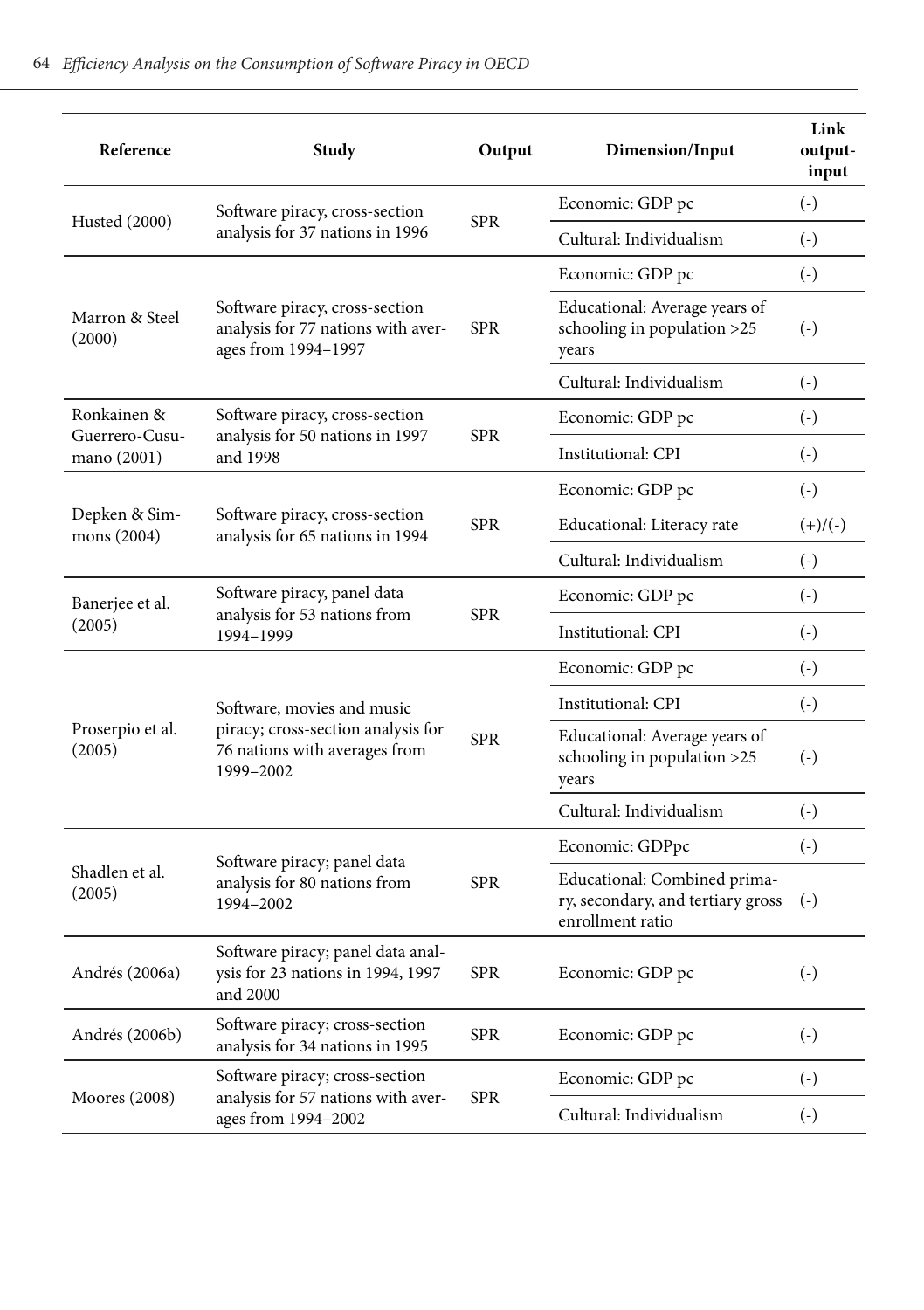| Robertson et al.        | Software piracy; cross-section                                    | <b>SPR</b> | Economic: GNP pc                                        | $(-)$             |
|-------------------------|-------------------------------------------------------------------|------------|---------------------------------------------------------|-------------------|
| (2008)                  | analysis for 88 nations in 1999                                   |            | Institutional: CPI                                      | $(-)$             |
|                         |                                                                   |            | Economic: GDP pc                                        | $\left( -\right)$ |
| Goel & Nelson<br>(2009) | Software piracy; cross-section<br>analysis for 80 nations in 2004 | <b>SPR</b> | Institutional: CPI                                      | $\left( -\right)$ |
|                         |                                                                   |            | Educational: Literacy rate                              | $(+)$             |
| Yang et al. (2009)      | Software piracy; panel data                                       |            | Economic: GDP pc                                        | $(-)$             |
|                         | analysis for 59 nations from<br>2000-2005                         | <b>SPR</b> | Cultural: Individualism                                 | $\left( -\right)$ |
| Andrés & Goel           | Software piracy; cross-section                                    |            | Economic: GDP pc                                        | $(-)$             |
| (2011)                  | analysis for 100 nations in 2007                                  | <b>SPR</b> | Institutional: CPI                                      | $(-)$             |
|                         |                                                                   |            | Economic: GDP pc                                        | $(-)$             |
| Dias Gomes et al.       | Software piracy; panel data<br>analysis for 81 nations from       | <b>SPR</b> | Institutional: CPI                                      | $(-)$             |
| (2018)                  | 1995-2010                                                         |            | Educational: Duration of pri-<br>mary education (years) | $(-)$             |

**Source**: *Author's own*

Regarding the results of the references in Table 1, it can be stated that there is a negative relationship between SPR and CPI; in other words, the connection between LSR and CPI is positive.

- Educational dimension

The majority of studies on software piracy that analyze this dimension found the relationship between educational level and software piracy to be negative (Marron & Steel, 2000; Depken & Simmons, 2004; Proserpio et al., 2005; Shadlen et al., 2005; Goel & Nelson, 2009; Dias Gomes et al., 2018).

A population with a higher educational level becomes more aware of the need to protect IPR, and hence demand major protection.

Research, such as that by Marron and Steel (2000), Proserpio et al. (2005), and Andrés (2006b), uses the average years of schooling in populations over 25 years of age as their study variable. However, in line with Dias Gomes et al. (2018), this paper will use the duration in primary education (DPE).<sup>10</sup> Data is provided by the World Bank online database.

Since the link between DPE and SPR is negative, then the relationship between DPE and LSR is positive.

- Cultural dimension

Features of a culture provide information on the customs and practices of a society. In this respect, there are studies which conclude that culture affects attitudes towards software piracy.

According to Hofstede (1997), there are five dimensions that explain the attitude of a society in economic and social aspects: 1) power distance, 2) individualism, 3) masculinity, 4) un-

<sup>&</sup>lt;sup>10</sup> Dias Gomes et al. (2018) did not apply the average years of schooling in the population aged over 25 due to the non-availability of data in recent years (this is a variable obtained by Barro and Lee in 1996), hence they used DPE.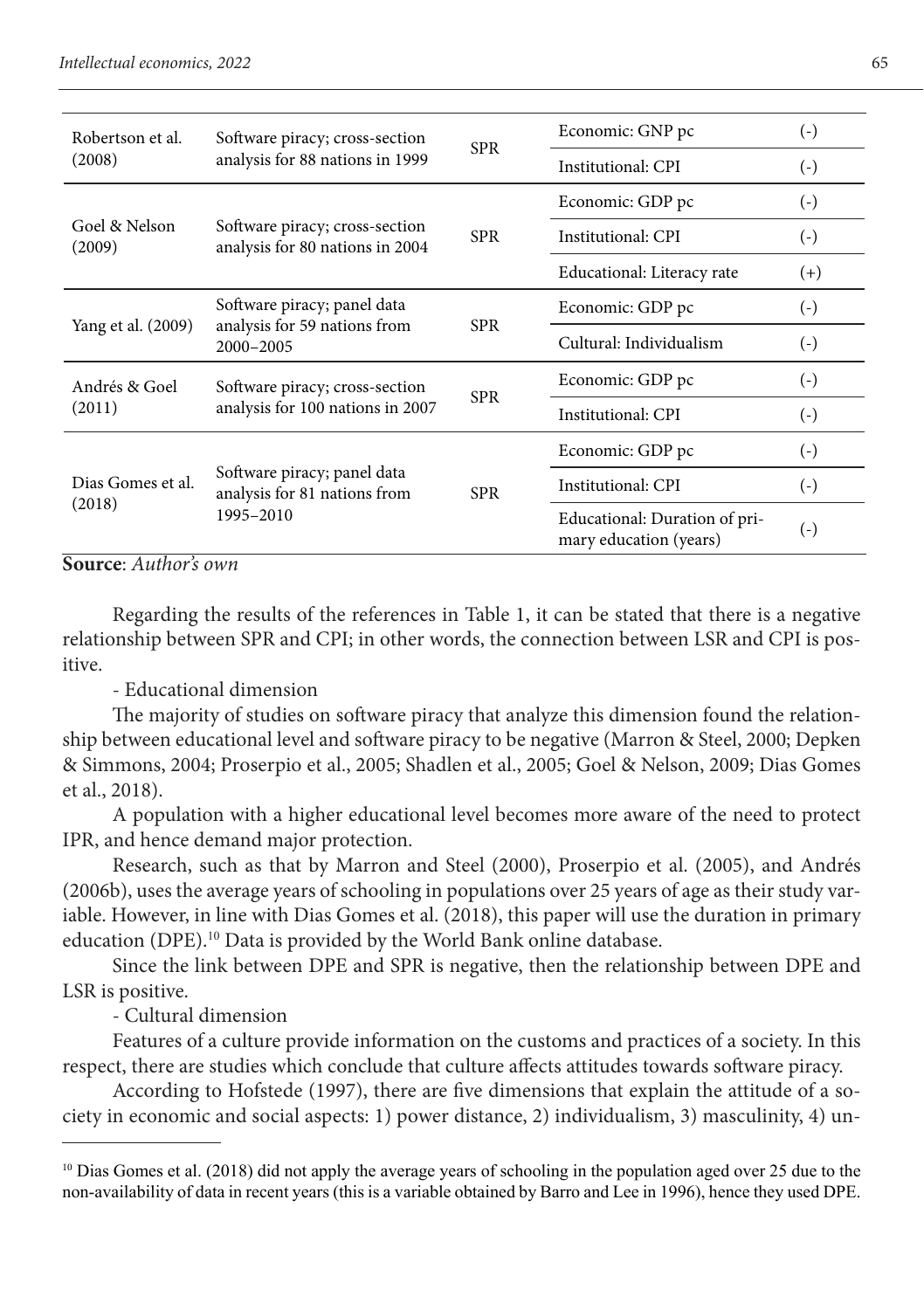certainty avoidance, and 5) long-term orientation. A number of studies have linked Hofstede's dimensions with piracy. Individualism<sup>11</sup> (IND) is the single dimension that is significantly connected with software piracy.

In line with the results of references shown in Table 1, there is a negative connection between individualism and software piracy. Consequently, nations of a more individualistic nature have a lower level of software piracy since collectivist nations are more concerned about social harmony and group welfare. This greater emphasis based on sharing also occurs in software frameworks, and hence illegal products circulate more readily in a collectivist society. Therefore, there is a positive link between IND and LSR. Table 2 reflects the connection between the output (LSR) and input variables.

| Output                | Input                               | Link           |
|-----------------------|-------------------------------------|----------------|
|                       | GDPpc (GDP per capita)              | Positive $(+)$ |
| LSR                   | CPI (Corruption Perceptions Index)  | Positive $(+)$ |
| (Legal Software Rate) | DPE (Duration of primary education) | Positive $(+)$ |
| $-$                   | IND (Individualism)                 | Positive $(+)$ |

**Table 2:** *Links between output and input variables*

Results and discussion

In this paper, the ranking of the 36 member nations of the OECD is applied across several years in order to consolidate the results, since the variables analyzed do not change abruptly for each nation over short periods.

As previously stated, the CRS super-efficiency model has been used since it is always feasible. The VRS super-efficiency model cannot be used in our case because the model is infeasible for certain countries.

Table 3 shows the efficiency scores and the ranking of countries for the period studied.

As can be observed, for 2017 there were six efficient nations (Austria, Hungary, Japan, Korea, Mexico and Slovakia), which are ordered according to the super-efficiency score as follows: Korea, Mexico, Austria, Hungary, Japan, and Slovakia. These countries and Portugal were also efficient in 2015, where the ranking is the following: Korea, Mexico, Austria, Slovakia, Hungary, Japan, and Portugal. For 2013, the efficient nations were the same as in 2015, but Hungary and Portugal moved up one position and Slovakia and Japan moved down one position. Finally, in 2009, there were also eight efficient nations (Austria, the Czech Republic, Hungary, Japan, Korea, Mexico, Portugal, and Slovakia), which coincide with the efficient nations of 2013. These efficient nations are ordered according to the super-efficiency score as follows: Korea, Austria, Hungary, Mexico, Japan, Slovakia, Portugal, and the Czech Republic. Note that the same order is maintained as in 2013 for these countries, except for Mexico and Japan, which are in 4th and 5th place for 2009 and in 2nd and 7th place for 2013, respectively.

<sup>&</sup>lt;sup>11</sup> Individualism refers to the level of individuality valued over group ideals. Data of this variable has been extracted from Hofstede (1997).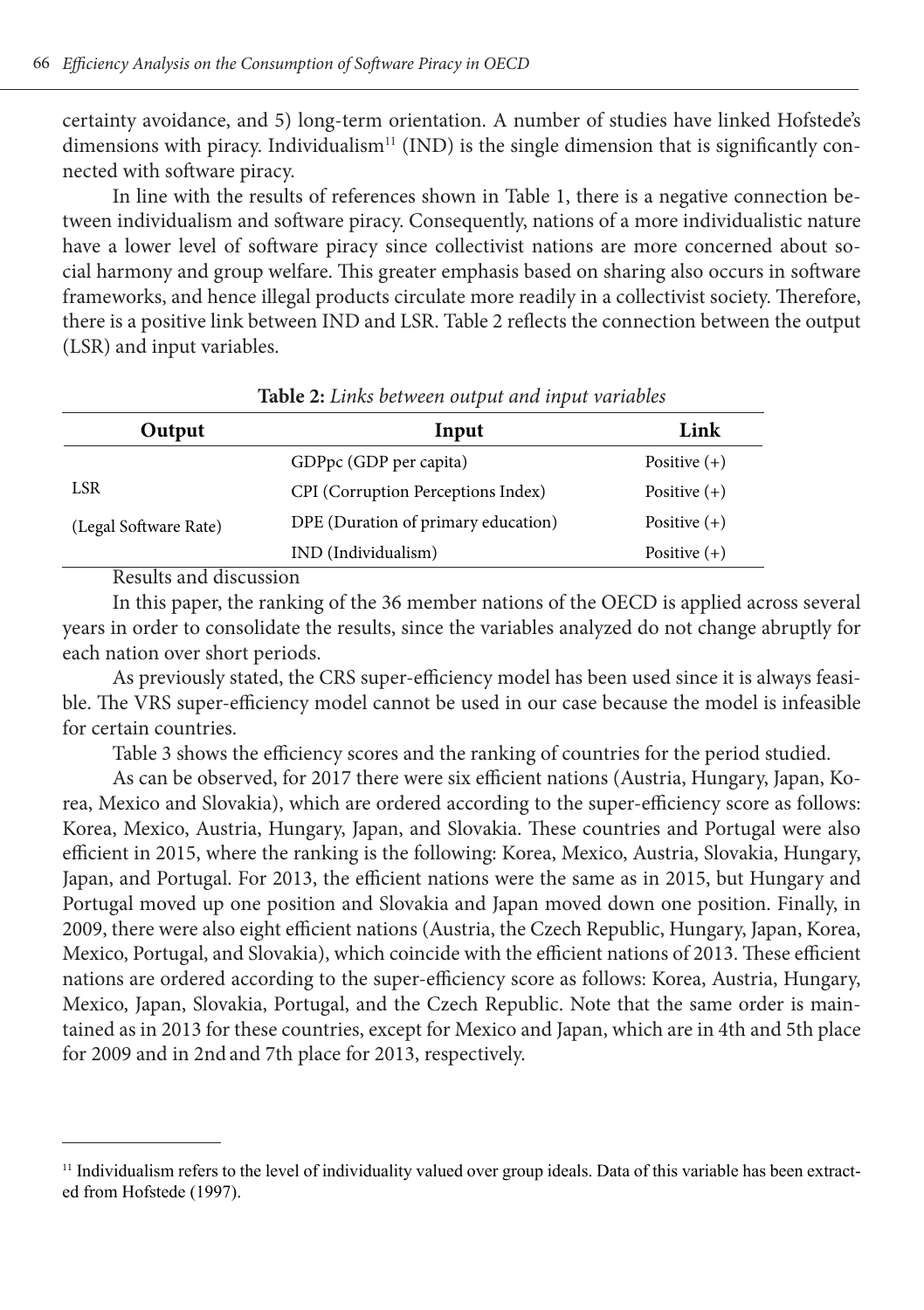| <b>OECD</b>         | <b>Twore</b> 5. Efficiency scores and positions of the nations in alfferent years<br>2017 |                         | 2015   |                | 2013   |                | 2009   |                |
|---------------------|-------------------------------------------------------------------------------------------|-------------------------|--------|----------------|--------|----------------|--------|----------------|
| countries           | Score                                                                                     | Rank                    | Score  | Rank           | Score  | Rank           | Score  | Rank           |
| Australia           | 0.8043                                                                                    | 24                      | 0.7988 | 24             | 0.7611 | 29             | 0.7593 | 33             |
| Austria             | 1.1182                                                                                    | $\overline{\mathbf{3}}$ | 1.1216 | $\mathfrak{Z}$ | 1.1348 | $\overline{3}$ | 1.1430 | $\overline{c}$ |
| Belgium             | 0.8280                                                                                    | 18                      | 0.8160 | 22             | 0.8072 | 19             | 0.8697 | 19             |
| Canada              | 0.8131                                                                                    | 23                      | 0.7863 | 27             | 0.7759 | 24             | 0.7929 | 30             |
| Chile               | 0.8691                                                                                    | 13                      | 0.8294 | 19             | 0.7990 | 20             | 0.8289 | 25             |
| Czech Re-<br>public | 0.9327                                                                                    | 11                      | 0.9442 | 11             | 1.0238 | 8              | 1.0150 | 8              |
| Denmark             | 0.7693                                                                                    | 29                      | 0.7620 | 31             | 0.7519 | 31             | 0.8050 | 27             |
| Estonia             | 0.8161                                                                                    | 22                      | 0.8383 | 18             | 0.7823 | 22             | 0.8573 | 21             |
| Finland             | 0.8660                                                                                    | 14                      | 0.8671 | 16             | 0.8555 | 14             | 0.8727 | 18             |
| France              | 0.8181                                                                                    | 20                      | 0.7994 | 23             | 0.7760 | 23             | 0.7705 | 31             |
| Germany             | 0.9880                                                                                    | 9                       | 0.9906 | 8              | 0.9870 | 9              | 0.9984 | 9              |
| Greece              | 0.6348                                                                                    | 35                      | 0.6284 | 35             | 0.7156 | 34             | 0.9057 | 14             |
| Hungary             | 1.0699                                                                                    | $\overline{4}$          | 1.0743 | 5              | 1.0958 | $\overline{4}$ | 1.1108 | 3              |
| Iceland             | 0.5680                                                                                    | 36                      | 0.5747 | 36             | 0.5606 | 36             | 0.5486 | 36             |
| Ireland             | 0.6945                                                                                    | 34                      | 0.7068 | 34             | 0.7035 | 35             | 0.6744 | 35             |
| Israel              | 0.9530                                                                                    | 10                      | 0.9404 | 12             | 0.9284 | 11             | 0.9707 | 11             |
| Italy               | 0.7967                                                                                    | 26                      | 0.9623 | 10             | 0.8964 | 13             | 0.9225 | 12             |
| Japan               | 1.0465                                                                                    | 5                       | 1.0343 | 6              | 1.0373 | $\overline{7}$ | 1.0756 | 5              |
| Korea               | 1.6452                                                                                    | $\mathbf{1}$            | 1.5984 | $\mathbf{1}$   | 1.5500 | $\mathbf{1}$   | 1.4750 | $\mathbf{1}$   |
| Latvia              | 0.8031                                                                                    | 25                      | 0.8230 | 20             | 0.7940 | 21             | 0.8862 | 16             |
| Lithuania           | 0.7669                                                                                    | 31                      | 0.7786 | 29             | 0.7617 | 27             | 0.8768 | 17             |
| Luxembourg          | 0.8582                                                                                    | 17                      | 0.8740 | 14             | 0.8541 | 15             | 0.9115 | 13             |
| Mexico              | 1.3317                                                                                    | $\overline{c}$          | 1.2358 | $\overline{2}$ | 1.1759 | $\overline{2}$ | 1.1093 | $\overline{4}$ |
| Netherlands         | 0.7687                                                                                    | 30                      | 0.7614 | 32             | 0.7570 | 30             | 0.7620 | 32             |
| New Zealand         | 0.9984                                                                                    | 7                       | 0.9817 | 9              | 0.9513 | 10             | 0.9737 | 10             |
| Norway              | 0.7447                                                                                    | 33                      | 0.7433 | 33             | 0.7192 | 33             | 0.7400 | 34             |
| Poland              | 0.7846                                                                                    | 27                      | 0.7893 | 26             | 0.7752 | 25             | 0.8226 | 26             |
| Portugal            | 0.9929                                                                                    | 8                       | 1.0294 | $\mathcal{I}$  | 1.0526 | 6              | 1.0163 | 7              |
| Slovakia            | 1.0441                                                                                    | 6                       | 1.0837 | $\overline{4}$ | 1.0767 | 5              | 1.0553 | 6              |

**Table 3**: *Efficiency scores and positions of the nations in different years*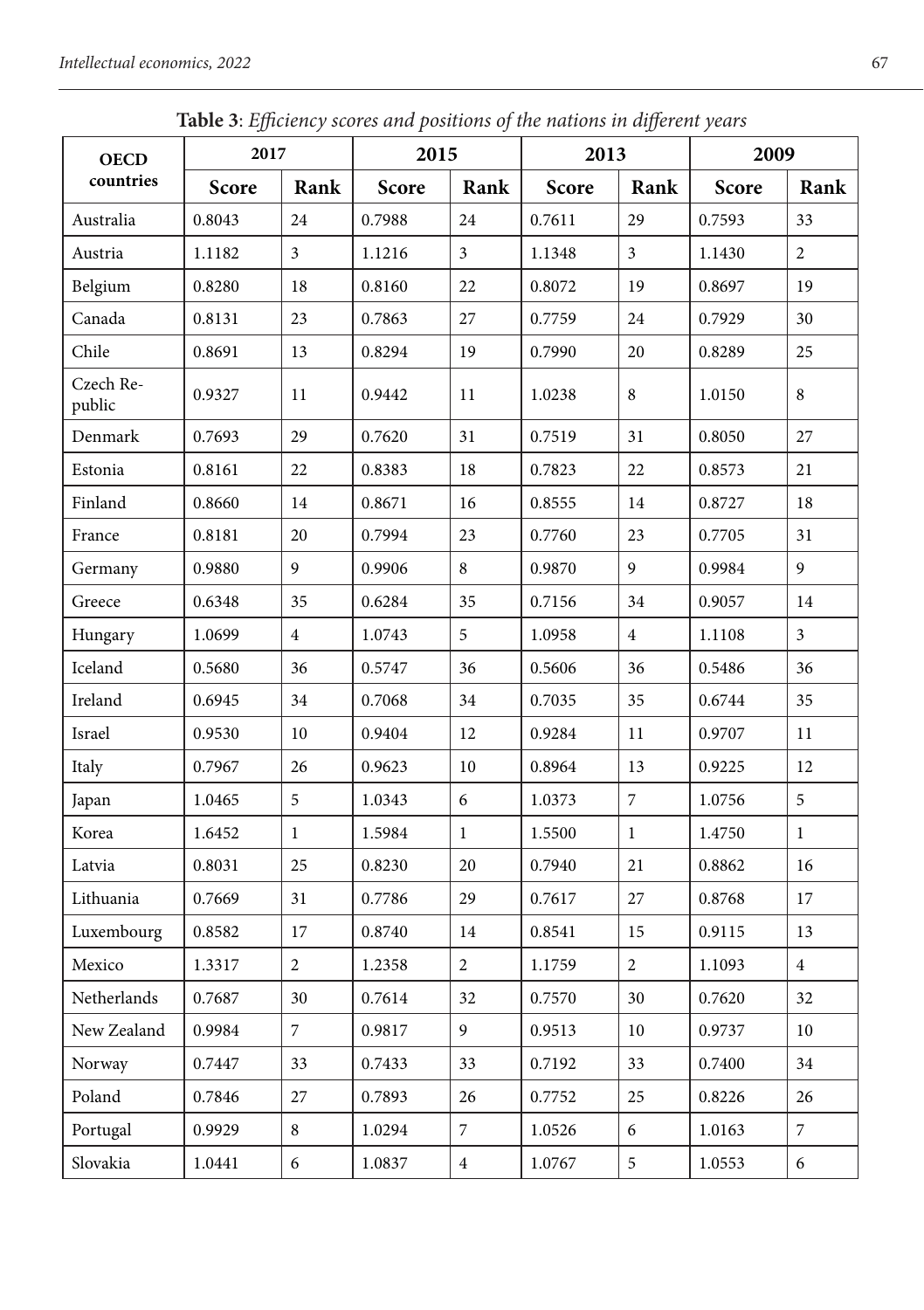| Slovenia             | 0.8886 | 12 | 0.8989 | 13 | 0.9030 | 12 | 0.8641 | 20 |
|----------------------|--------|----|--------|----|--------|----|--------|----|
| Spain                | 0.7549 | 32 | 0.7621 | 30 | 0.7517 | 32 | 0.7968 | 29 |
| Sweden               | 0.8260 | 19 | 0.8179 | 21 | 0.8116 | 18 | 0.8420 | 23 |
| Switzerland          | 0.7840 | 28 | 0.7851 | 28 | 0.7612 | 28 | 0.8033 | 28 |
| Turkey               | 0.8163 | 21 | 0.7974 | 25 | 0.7741 | 26 | 0.8543 | 22 |
| United King-<br>dom  | 0.8621 | 16 | 0.8562 | 17 | 0.8318 | 17 | 0.8407 | 24 |
| <b>United States</b> | 0.8629 | 15 | 0.8698 | 15 | 0.8524 | 16 | 0.8941 | 15 |

Certain comments should be made regarding the results shown. Firstly, efficient nations, with the exception of Austria and Japan, have high software piracy rates (although all nations reduced software piracy throughout the study period); on the other hand, nations with the lowest software piracy rates have been classified as inefficient nations (the USA, Australia, Luxembourg, and Germany, for example). Therefore, using the same example as that in the introduction of this paper, Mexico uses its resources and/or applies its policies more efficiently than the USA.

Regarding the results during the study period, it can be stated that there were no major changes in the position of nations in the different efficiency rankings. However, Greece, Italy, and Lithuania suffered major variations in their positions. Tables 4–7 of the Appendix to this paper offer a dataset for the period studied. Greece dropped in the ranking, from 14th place for 2009 to 34th place for 2013; these changes could be explained by the fall of the GDPpc (it can be observed that the other input variables have no significant fluctuations). Italy also underwent significant variation in its positions, ranking 10th for 2015 and 26th for 2017; in this case, the CPI was the input variable that experienced a major variation (while the CPI was 44 in 2015, the CPI of 2017 was 50). The drop of Lithuania in the ranking, from 17th place for 2009 to 27th place for 2013, could be explained by the variation of both the GDP and the CPI (GDP and CPI grows while the output variable has no major increase).

Therefore, according to the results offered by this study, the most efficient nation in the consumption of legal software throughout the 2009–2017 period was Korea.

However, to illustrate that, in general, there were no abrupt changes in the ranking over the different years, the strength and association between the different rankings are analyzed. To do this, Spearman's correlation between each pair of years will be used.

Spearman's correlation coefficient is a non-parametric measure of rank correlation, that is, of the statistical dependence of ranking between two different years. Spearman's correlation coefficient can take a value between +1 and −1. If Spearman's coefficient is close to 0, then the association between the two rankings is weak or null, and if it is close to +1 (or −1), then the association between the two rankings is almost perfectly positive (or negative).

Table 8 shows Spearman's correlation coefficients between the rankings of all the years.

Since all the Spearman's correlation coefficients shown in Table 8 are close to +1, the associations between the rankings of the different years are almost perfect. In this way, this analysis of the efficiency of member nations of the OECD shows consistency over the years.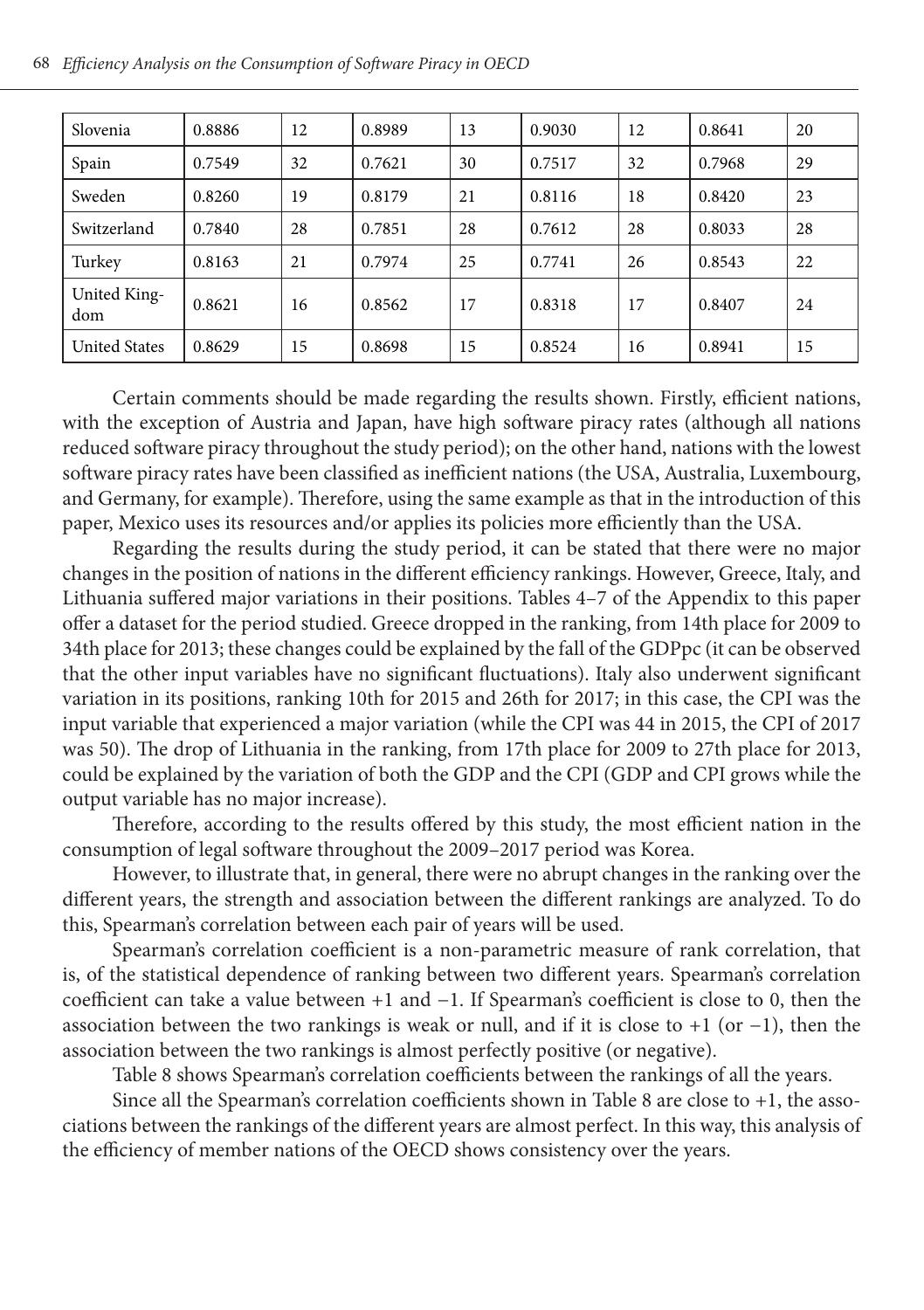| $\sim$ wore of op everified to it centro its to expect the |              |              |              |              |  |  |  |  |  |  |  |
|------------------------------------------------------------|--------------|--------------|--------------|--------------|--|--|--|--|--|--|--|
|                                                            | Ranking 2017 | Ranking 2015 | Ranking 2013 | Ranking 2009 |  |  |  |  |  |  |  |
| Ranking 2017                                               |              | 0.94311454   | 0.95418275   | 0.802574     |  |  |  |  |  |  |  |
| Ranking 2015                                               | 0.94311454   |              | 0.98481338   | 0.87464607   |  |  |  |  |  |  |  |
| Ranking 2013                                               | 0.95418275   | 0.98481338   |              | 0.88597169   |  |  |  |  |  |  |  |
| Ranking 2009                                               | 0.802574     | 0.87464607   | 0.88597169   |              |  |  |  |  |  |  |  |

**Table 8:** *Spearman's correlations coefficients*

Goel and Nelson (2009) and Andrés and Goel (2011) found that the legal origin of copyright protection systems could explain the level of software piracy in a country (in line with La Porta et al.,1999, there are four legal origins: English, French, German, and Scandinavian). This association motivates the research hypothesis of this work, from which it is studied whether the efficiency scores of countries are associated with their legal origins.

For this analysis, the Kruskal–Wallis test is used (Kruskal & Wallis, 1952; Brockett & Golany, 1996). This involves determining whether or not there are significant differences in the average values obtained in the efficiency scores between the various groups into which the sample of countries has been divided, in terms of their legal origin.

Table 9 shows the p-value obtained from the Kruskal–Wallis test and the average efficiency score of each group of legal origin, for each year considered.

Taking Table 9 as a reference, the Kruskal–Wallis test (with a significance level of 5\%) leads to the rejection, for every year considered, of the hypothesis of equality of means for efficiency scores in the four groups of countries proposed according to their legal origin. Through examining the average values of each group for every year considered, countries of German origin are the most efficient while countries of Scandinavian origin are the least efficient. There are hardly any significant differences between the means of the countries of English origin and the countries of French origin.

|      |                 | Average efficiency score |                  |                  |                        |  |  |  |  |
|------|-----------------|--------------------------|------------------|------------------|------------------------|--|--|--|--|
| Year | <i>p</i> -value | English<br>Origin        | French<br>Origin | German<br>Origin | Scandinavian<br>Origin |  |  |  |  |
| 2017 | 0.016           | 0.85547                  | 0.84456          | 1.03331          | 0.75479                |  |  |  |  |
| 2015 | 0.010           | 0.84857                  | 0.84904          | 1.03693          | 0.75300                |  |  |  |  |
| 2013 | 0.015           | 0.82919                  | 0.83502          | 1.03519          | 0.73977                |  |  |  |  |
| 2009 | 0.012           | 0.84368                  | 0.88093          | 1.03979          | 0.76167                |  |  |  |  |

**Table 9**: *Legal origin – Kruskal–Wallis tests*

On the other hand, these results lead us to study whether the regional proximity of a country is also related to its efficiency level. To this end, the countries have been divided into six groups: (1) Asia Pacific; (2) Central and Eastern Europe; (3) Latin America; (4) Middle East and America; (5) North America; and (6) Western Europe.

Taking Table 10 as a reference, the Kruskal–Wallis test (with a significance level of up to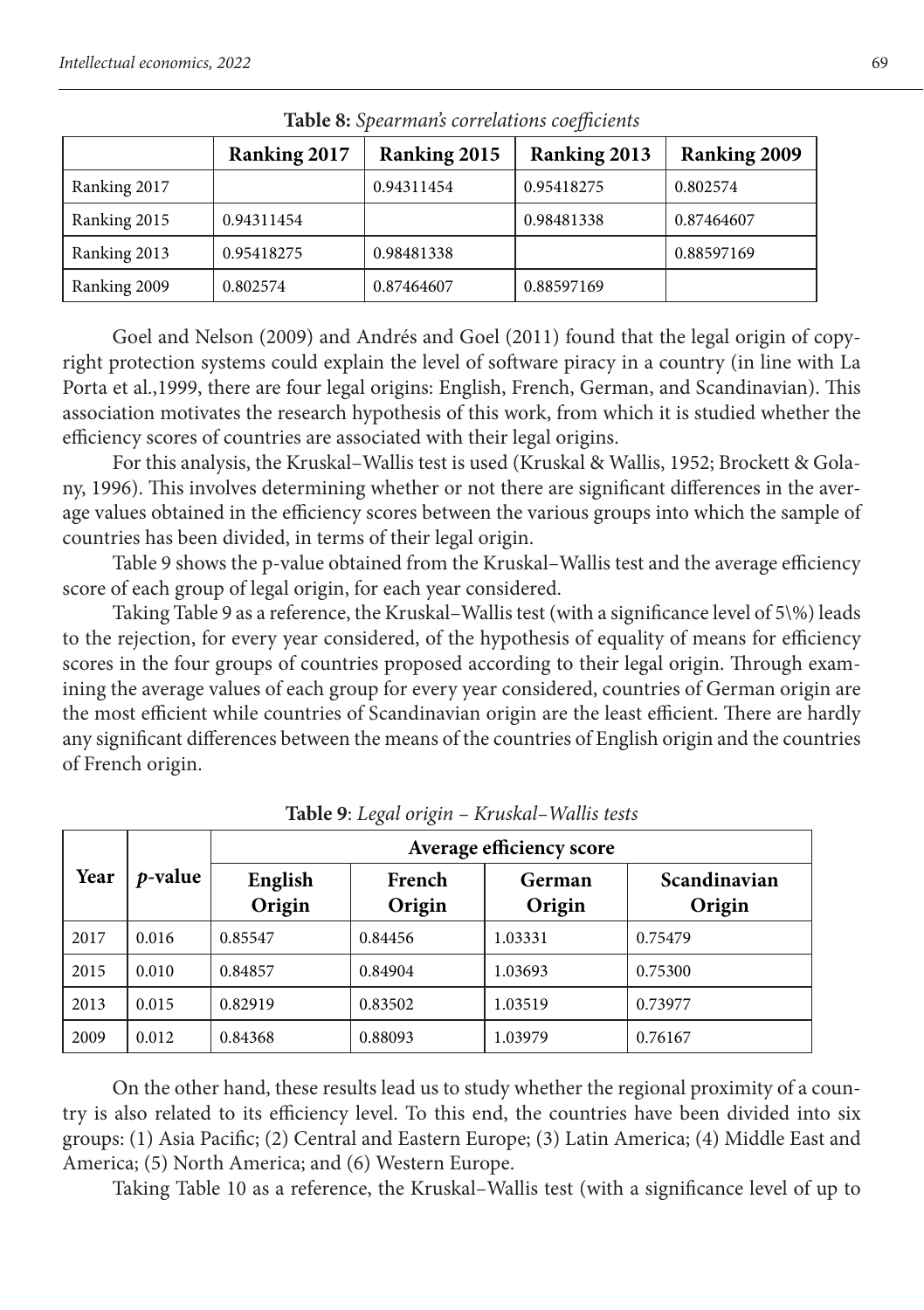10\%) leads to the acceptance, for every year considered, of the hypothesis of the equality of means for efficiency scores in the six groups of countries proposed according to their regional proximity.

**Table 10**: *Regional proximity – Kruskal–Wallis tests*

| Year            | 2017  | 2015  | 12013 | 12009 |
|-----------------|-------|-------|-------|-------|
| <i>p</i> -value | 0.141 | 0.247 | 0.377 | 0.423 |

#### **4. Conclusions**

Numerous articles analyze software piracy and its determinant factors. This paper is based on these factors, for which a historical, well-researched, and methodologically useful review is provided. According to this review, the determinants of software piracy can be classified into four dimensions: economic, institutional, educational, and cultural.

The question that arises is whether countries make efficient use of their resources to combat piracy, given the determining factors, or whether they have room for improvement. In this paper, the DEA methodology has been used in order to analyze how efficient a country is compared to the rest of the countries in the sample. Each country is assigned a relative efficiency score, which has allowed us to establish an efficiency ranking for all the countries considered.

The analysis applied indicates that, for every year included in the sample, the efficient countries were Austria, Hungary, Japan, Korea, Mexico, and Slovakia (Portugal was efficient every year ,with the exception of 2017, and the Czech Republic was efficient in 2009 and 2013). These countries (except Austria and Japan) have a high consumption of illegal software. On the other hand, Denmark, Ireland, the Netherlands, and Norway are placed at the bottom of the ranking; these are some of the countries with the lowest levels of software piracy. Therefore, the efficiency analysis leads us to affirm that the countries with lower levels of piracy are not always efficient; however, it can happen that a country which displays high levels of piracy obtains a high score of efficiency since this country is doing everything possible to reduce the volume of piracy, given its circumstances. Consequently, the level of software piracy is not related to the efficiency score. The results of the efficiency analysis show that, with the exception of the six efficient countries, the remaining countries could reduce their piracy rates; in these cases, reducing the volume of piracy requires reforming the institutional framework and acting on the input variables.

Although these results are fully applicable to all years of the sample (see Spearman Correlations), it is appropriate to qualify that the positions in the ranking of Greece, Italy, and Slovakia suffer significant changes over the years due to fluctuation of the GDPpc (in case of Greece and Slovakia) and the CPI (in case of Italy and Slovakia). This is one of the advantages of efficiency analysis: it enables the identification of which factors must be improved in order to increase the level of efficiency.

Another relevant result concerns the relationship between efficiency score and legal origin. According to the Kruskal–Wallis test, it can been said that the legal origin of a country is related to the efficiency level. Specifically, countries with a German origin are the most efficient; in contrast, Scandinavian countries have the worst efficiency levels for all years of the sample. Nonetheless, regional proximity does not determine the efficiency level. For example, Germany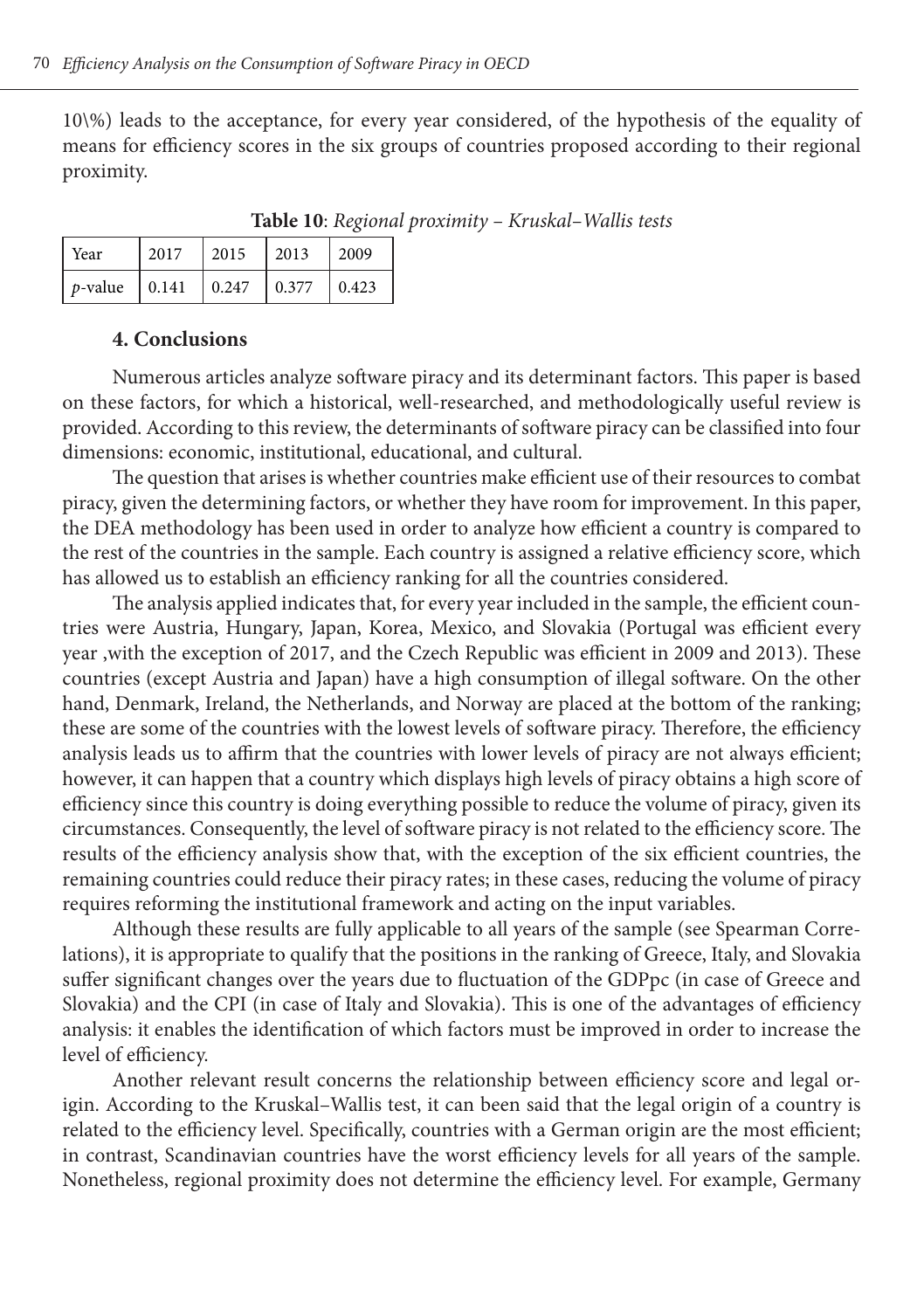and France have regional proximity, but their efficiency scores are very different; France and Chile are not geographically close countries, but they have very similar efficiency scores since they have the same legal origin.

The efficiency analysis applied in this paper enables a reflection to be made on the ability of a country to manage its fight against software piracy; furthermore, it indicates the weaknesses and/or strengths of a country as regards improvements in its efficiency level. When a country is not efficient, this means that this country could reduce its piracy consumption according to the determining factors. Therefore, this paper could serve as a guide for the design of efficient copyright policies or reforms, whose principal items include economic, institutional, educational, and cultural aspects.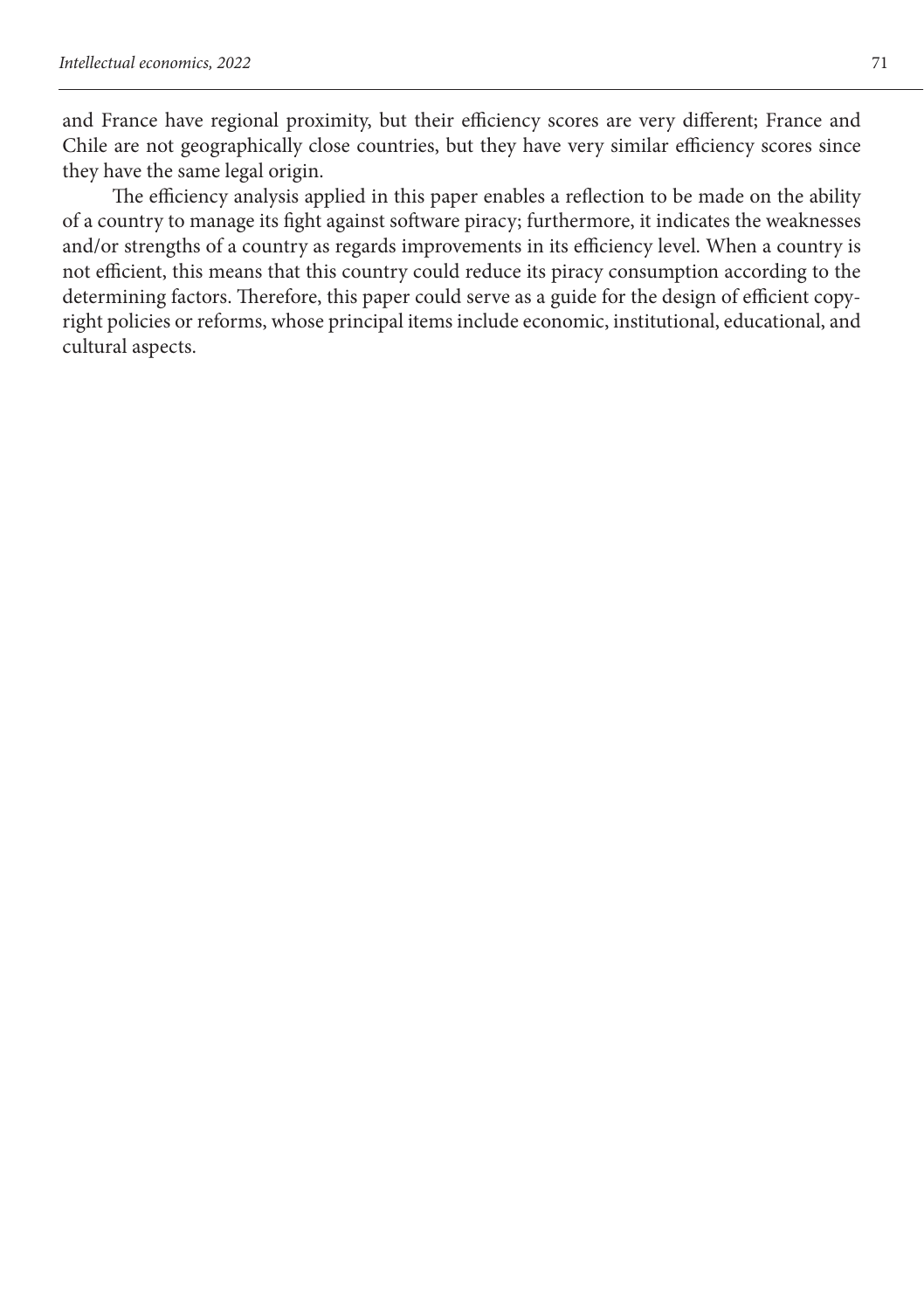## **Appendix**

**Table 4:** *Dataset, efficiency scores, and ranking 2017*

| <b>DMUs</b>    | <b>OECD</b>         |       | Inputs     |                |     | Output     | Efficiency       | Super-efficiency         | Ranking                 |
|----------------|---------------------|-------|------------|----------------|-----|------------|------------------|--------------------------|-------------------------|
| $j=1,,36$      | countries           | GDPpc | <b>CPI</b> | <b>DPE</b>     | IND | <b>LSR</b> | Score $(E_{i0})$ | Score $(E^{super}_{i0})$ | order                   |
| 1              | Australia           | 44781 | 77         | 7              | 90  | 82         | 0.8043           | 0.8043                   | 24                      |
| 2              | Austria             | 45421 | 75         | $\overline{4}$ | 55  | 81         | 1.0000           | 1.1182                   | $\overline{\mathbf{3}}$ |
| 3              | Belgium             | 43133 | 75         | 6              | 75  | 78         | 0.8280           | 0.8280                   | 18                      |
| $\overline{4}$ | Canada              | 43871 | 82         | 6              | 80  | 78         | 0.8131           | 0.8131                   | 23                      |
| 5              | Chile               | 22297 | 67         | 6              | 23  | 45         | 0.8691           | 0.8691                   | 13                      |
| 6              | Czech Re-<br>public | 32571 | 57         | 5              | 58  | 68         | 0.9327           | 0.9327                   | 11                      |
| 7              | Denmark             | 47555 | 88         | 7              | 74  | 80         | 0.7693           | 0.7693                   | 29                      |
| 8              | Estonia             | 29704 | 71         | 6              | 60  | 59         | 0.8161           | 0.8161                   | 22                      |
| 9              | Finland             | 41443 | 85         | 6              | 63  | 78         | 0.8660           | 0.8660                   | 14                      |
| 10             | France              | 38956 | 70         | 5              | 71  | 68         | 0.8181           | 0.8181                   | 20                      |
| 11             | Germany             | 45393 | 81         | $\overline{4}$ | 67  | 80         | 0.9880           | 0.9880                   | 9                       |
| 12             | Greece              | 24602 | 48         | 6              | 35  | 39         | 0.6348           | 0.6348                   | 35                      |
| 13             | Hungary             | 27032 | 45         | $\overline{4}$ | 80  | 64         | 1.0000           | 1.0699                   | $\overline{4}$          |
| 14             | Iceland             | 47840 | 77         | 7              | 60  | 56         | 0.5680           | 0.5680                   | 36                      |
| 15             | Ireland             | 66132 | 74         | 8              | 70  | 71         | 0.6945           | 0.6945                   | 34                      |
| 16             | Israel              | 33123 | 62         | 6              | 54  | 73         | 0.9530           | 0.9530                   | 10                      |
| 17             | Italy               | 35491 | 50         | 5              | 76  | 57         | 0.7967           | 0.7967                   | 26                      |
| $18\,$         | Japan               | 38907 | 73         | 6              | 46  | 84         | 1.0000           | 1.0465                   | 5                       |
| 19             | Korea               | 35938 | 54         | 6              | 18  | 68         | 1.0000           | 1.6452                   | $\mathbf{1}$            |
| 20             | Latvia              | 24859 | 58         | 6              | 70  | 52         | 0.8031           | 0.8031                   | 25                      |
| 21             | Lithuania           | 29668 | 59         | $\overline{4}$ | 60  | 50         | 0.7669           | 0.7669                   | 31                      |
| 22             | Luxembourg          | 95666 | 82         | 6              | 60  | 83         | 0.8582           | 0.8582                   | 17                      |
| 23             | Mexico              | 17956 | 29         | 6              | 30  | 51         | 1.0000           | 1.3317                   | $\overline{2}$          |
| 24             | Netherlands         | 48809 | 82         | 6              | 80  | 78         | 0.7687           | 0.7687                   | 30                      |
| 25             | New Zealand         | 36046 | 89         | 6              | 79  | 84         | 0.9984           | 0.9984                   | 7                       |
| 26             | Norway              | 65014 | 85         | $\overline{7}$ | 69  | 79         | 0.7447           | 0.7447                   | 33                      |
| 27             | Poland              | 27379 | 60         | 6              | 60  | 54         | 0.7846           | 0.7846                   | 27                      |
| 28             | Portugal            | 28257 | 63         | 6              | 27  | 62         | 0.9929           | 0.9929                   | $\,8\,$                 |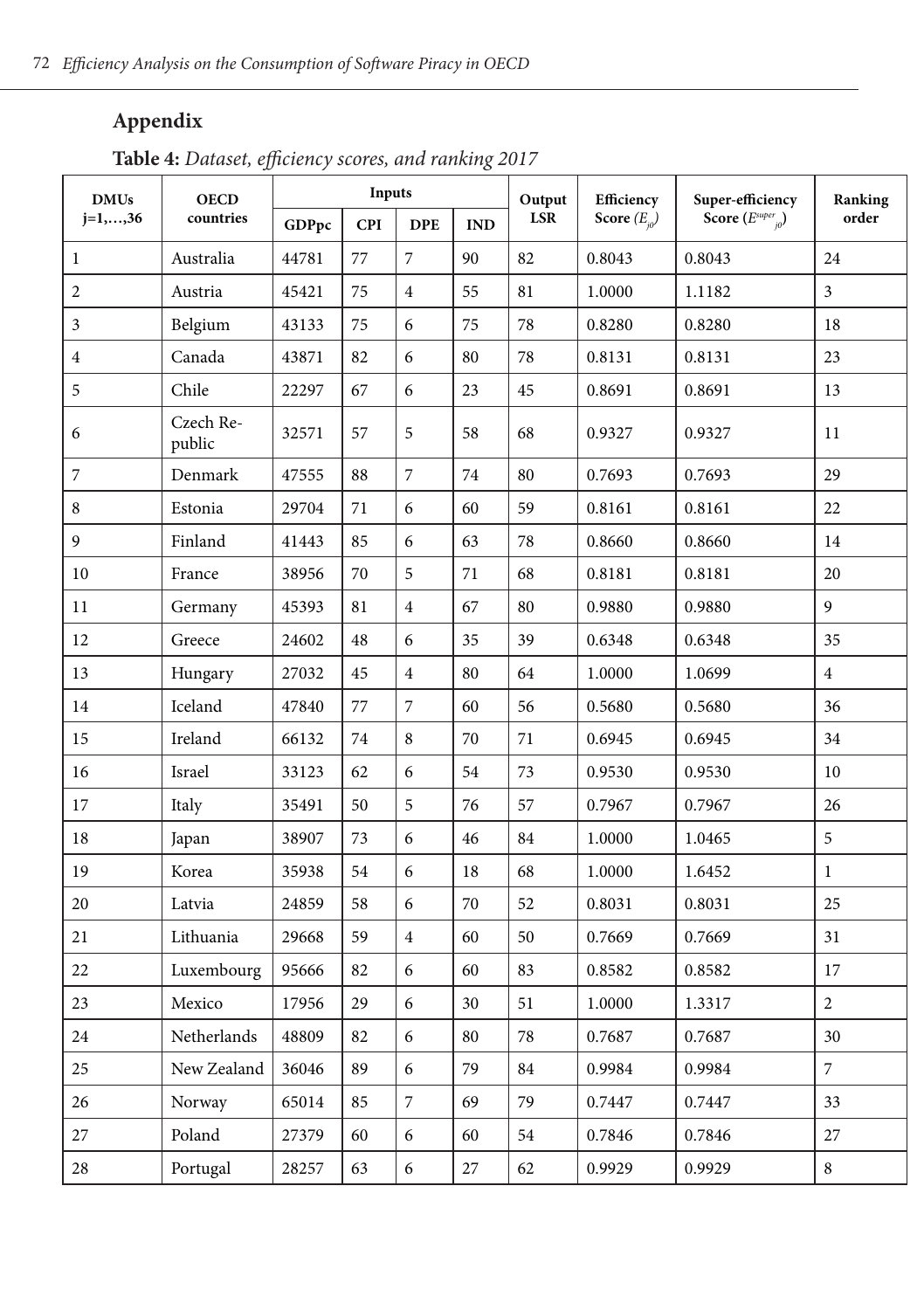| 29 | Slovakia             | 30059 | 50 | $\overline{4}$ | 52 | 65 | 1.0000 | 1.0441 | 6  |
|----|----------------------|-------|----|----------------|----|----|--------|--------|----|
| 30 | Slovenia             | 31449 | 61 | 6              | 27 | 59 | 0.8886 | 0.8886 | 12 |
| 31 | Spain                | 34126 | 57 | 6              | 51 | 58 | 0.7549 | 0.7549 | 32 |
| 32 | Sweden               | 47261 | 84 | 6              | 71 | 81 | 0.8260 | 0.8260 | 19 |
| 33 | Switzerland          | 58171 | 85 | 6              | 68 | 79 | 0.7840 | 0.7840 | 28 |
| 34 | Turkey               | 25031 | 40 | $\overline{4}$ | 37 | 44 | 0.8163 | 0.8163 | 21 |
| 35 | United King-<br>dom  | 40229 | 82 | 6              | 89 | 79 | 0.8621 | 0.8621 | 16 |
| 36 | <b>United States</b> | 54471 | 75 | 6              | 91 | 85 | 0.8629 | 0.8629 | 15 |

**Table 5**: *Dataset, efficiency scores, and ranking 2015*

| <b>DMUs</b><br>$j=1,,36$ | <b>OECD</b><br>countries |          | Inputs     |                |            | Output<br><b>LSR</b> | Efficiency<br>Score $(E_{i0})$ | Super-<br>efficiency<br>Score<br>$(E^{super})$ | Ranking<br>order |
|--------------------------|--------------------------|----------|------------|----------------|------------|----------------------|--------------------------------|------------------------------------------------|------------------|
|                          |                          | GDPpc    | <b>CPI</b> | <b>DPE</b>     | <b>IND</b> |                      |                                |                                                |                  |
| 1                        | Australia                | 43832.43 | 79         | 7              | 90         | 80                   | 0.7988                         | 0.7988                                         | 24               |
| $\overline{2}$           | Austria                  | 44074.95 | 76         | $\overline{4}$ | 55         | 79                   | 1.0000                         | 1.1216                                         | 3                |
| 3                        | Belgium                  | 41723.12 | 77         | 6              | 75         | 77                   | 0.8160                         | 0.8160                                         | 22               |
| $\overline{4}$           | Canada                   | 42983.1  | 83         | 6              | 80         | 76                   | 0.7863                         | 0.7863                                         | 27               |
| 5                        | Chile                    | 22536.62 | 70         | 6              | 23         | 43                   | 0.8294                         | 0.8294                                         | 19               |
| 6                        | Czech Re-<br>public      | 30380.59 | 56         | 5              | 58         | 67                   | 0.9442                         | 0.9442                                         | 11               |
| 7                        | Denmark                  | 45483.76 | 91         | 7              | 74         | 78                   | 0.7620                         | 0.7620                                         | 31               |
| 8                        | Estonia                  | 27328.64 | 70         | 6              | 60         | 58                   | 0.8383                         | 0.8383                                         | 18               |
| 9                        | Finland                  | 38993.67 | 90         | 6              | 63         | 76                   | 0.8671                         | 0.8671                                         | 16               |
| 10                       | France                   | 37765.75 | 70         | 5              | 71         | 66                   | 0.7994                         | 0.7994                                         | 23               |
| 11                       | Germany                  | 43784.15 | 81         | $\overline{4}$ | 67         | 78                   | 0.9906                         | 0.9906                                         | 8                |
| 12                       | Greece                   | 24094.79 | 46         | 6              | 35         | 37                   | 0.6284                         | 0.6284                                         | 35               |
| 13                       | Hungary                  | 24831.35 | 51         | $\overline{4}$ | 80         | 62                   | 1.0000                         | 1.0743                                         | 5                |
| 14                       | Iceland                  | 42674.42 | 79         | 7              | 60         | 54                   | 0.5747                         | 0.5747                                         | 36               |
| 15                       | Ireland                  | 60944.02 | 75         | 8              | 70         | 68                   | 0.7068                         | 0.7068                                         | 34               |
| 16                       | Israel                   | 31970.69 | 61         | 6              | 54         | 71                   | 0.9404                         | 0.9404                                         | 12               |
| 17                       | Italy                    | 34244.71 | 44         | 5              | 76         | 55                   | 0.9623                         | 0.9623                                         | 10               |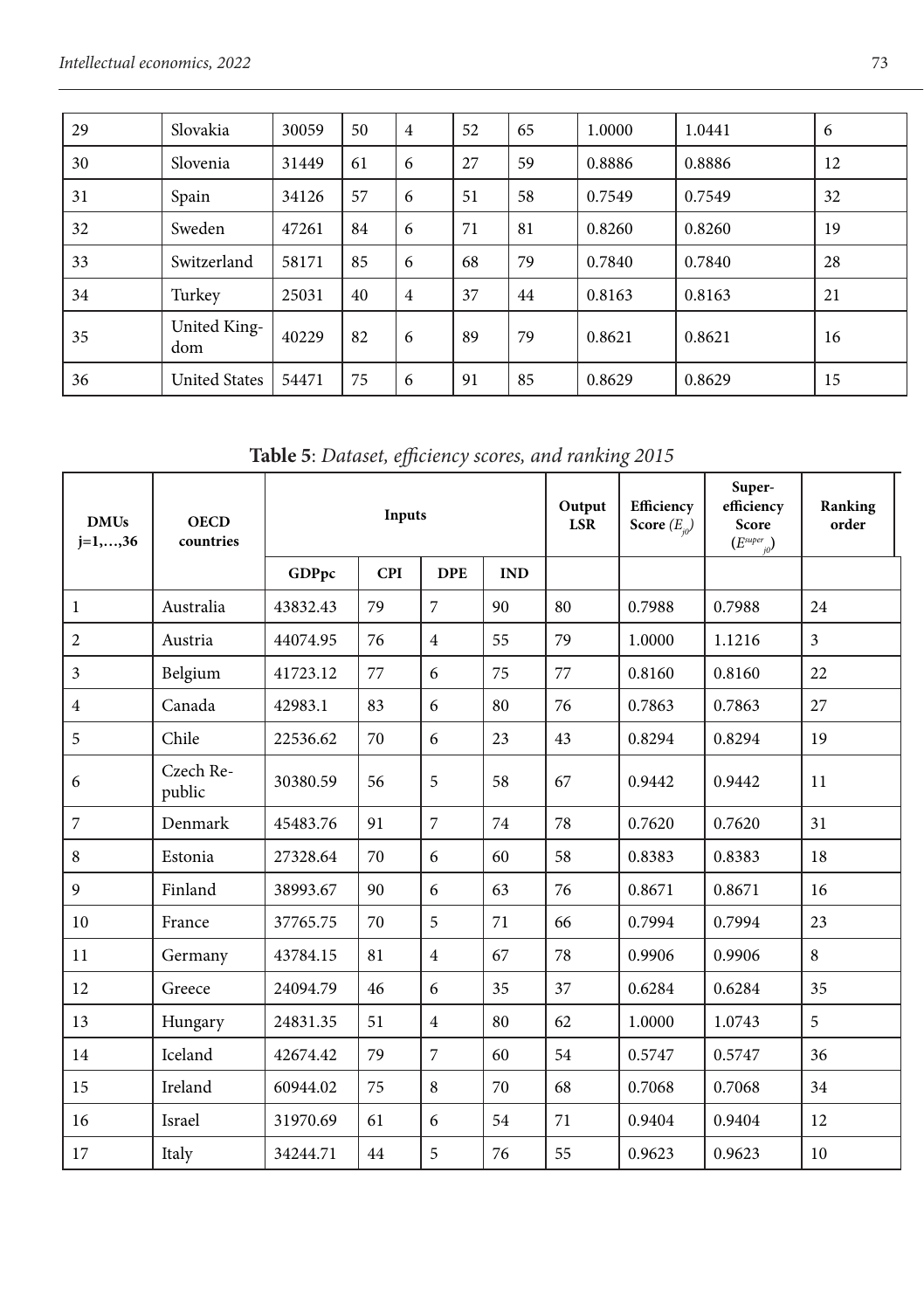| 18 | Japan                | 37818.09 | 75 | 6              | 46 | 82 | 1.0000 | 1.0343 | 6              |
|----|----------------------|----------|----|----------------|----|----|--------|--------|----------------|
| 19 | Korea                | 34177.65 | 56 | 6              | 18 | 65 | 1.0000 | 1.5984 | $\mathbf{1}$   |
| 20 | Latvia               | 23057.31 | 55 | 6              | 70 | 51 | 0.8230 | 0.8230 | 20             |
| 21 | Lithuania            | 26970.81 | 61 | $\overline{4}$ | 60 | 49 | 0.7786 | 0.7786 | 29             |
| 22 | Luxembourg           | 95311.11 | 81 | 6              | 60 | 81 | 0.8740 | 0.8740 | 14             |
| 23 | Mexico               | 16667.84 | 35 | 6              | 30 | 48 | 1.0000 | 1.2358 | $\overline{2}$ |
| 24 | Netherlands          | 46353.85 | 87 | 6              | 80 | 76 | 0.7614 | 0.7614 | 32             |
| 25 | New Zealand          | 34646.31 | 88 | 6              | 79 | 82 | 0.9817 | 0.9817 | 9              |
| 26 | Norway               | 63669.53 | 87 | $\overline{7}$ | 69 | 77 | 0.7433 | 0.7433 | 33             |
| 27 | Poland               | 25299.05 | 62 | 6              | 60 | 52 | 0.7893 | 0.7893 | 26             |
| 28 | Portugal             | 26548.33 | 63 | 6              | 27 | 61 | 1.0000 | 1.0294 | $\overline{7}$ |
| 29 | Slovakia             | 28254.26 | 51 | $\overline{4}$ | 52 | 64 | 1.0000 | 1.0837 | $\overline{4}$ |
| 30 | Slovenia             | 29097.34 | 60 | 6              | 27 | 57 | 0.8989 | 0.8989 | 13             |
| 31 | Spain                | 32215.97 | 58 | 6              | 51 | 56 | 0.7621 | 0.7621 | 30             |
| 32 | Sweden               | 45488.29 | 89 | 6              | 71 | 79 | 0.8179 | 0.8179 | 21             |
| 33 | Switzerland          | 56510.86 | 86 | 6              | 68 | 77 | 0.7851 | 0.7851 | 28             |
| 34 | Turkey               | 23382.25 | 42 | $\overline{4}$ | 37 | 42 | 0.7974 | 0.7974 | 25             |
| 35 | United King-<br>dom  | 38509.21 | 81 | 6              | 89 | 78 | 0.8562 | 0.8562 | 17             |
| 36 | <b>United States</b> | 52789.97 | 76 | 6              | 91 | 83 | 0.8698 | 0.8698 | 15             |

**Table 6**: *Dataset, efficiency scores, and ranking 2013*

| <b>DMUs</b>    | <b>OECD</b><br>countries |          | Inputs     |                |            | Output<br>LSR | Efficiency<br>Score $(E_{i0})$ | Super-<br>efficiency<br>Score $(E^{super}_{i0})$ | Ranking<br>order |
|----------------|--------------------------|----------|------------|----------------|------------|---------------|--------------------------------|--------------------------------------------------|------------------|
| $j=1,,36$      |                          | GDPpc    | <b>CPI</b> | <b>DPE</b>     | <b>IND</b> |               |                                |                                                  |                  |
| 1              | Australia                | 42920.1  | 81         | 7              | 90         | 79            | 0.7611                         | 0.7611                                           | 29               |
| $\overline{2}$ | Austria                  | 44161.54 | 69         | $\overline{4}$ | 55         | 78            | 1.0000                         | 1.1348                                           | 3                |
| 3              | Belgium                  | 40780.87 | 75         | 6              | 75         | 76            | 0.8072                         | 0.8072                                           | 19               |
| $\overline{4}$ | Canada                   | 42335.67 | 81         | 6              | 80         | 75            | 0.7759                         | 0.7759                                           | 24               |
| 5              | Chile                    | 21998.31 | 71         | 6              | 23         | 41            | 0.7990                         | 0.7990                                           | 20               |
| 6              | Czech Re-<br>public      | 28379.75 | 48         | 5              | 58         | 66            | 1.0000                         | 1.0238                                           | 8                |
| 7              | Denmark                  | 44564.45 | 91         | 7              | 74         | 77            | 0.7519                         | 0.7519                                           | 31               |
| 8              | Estonia                  | 26148.49 | 68         | 6              | 60         | 53            | 0.7823                         | 0.7823                                           | 22               |
| 9              | Finland                  | 39428.31 | 89         | 6              | 63         | 76            | 0.8555                         | 0.8555                                           | 14               |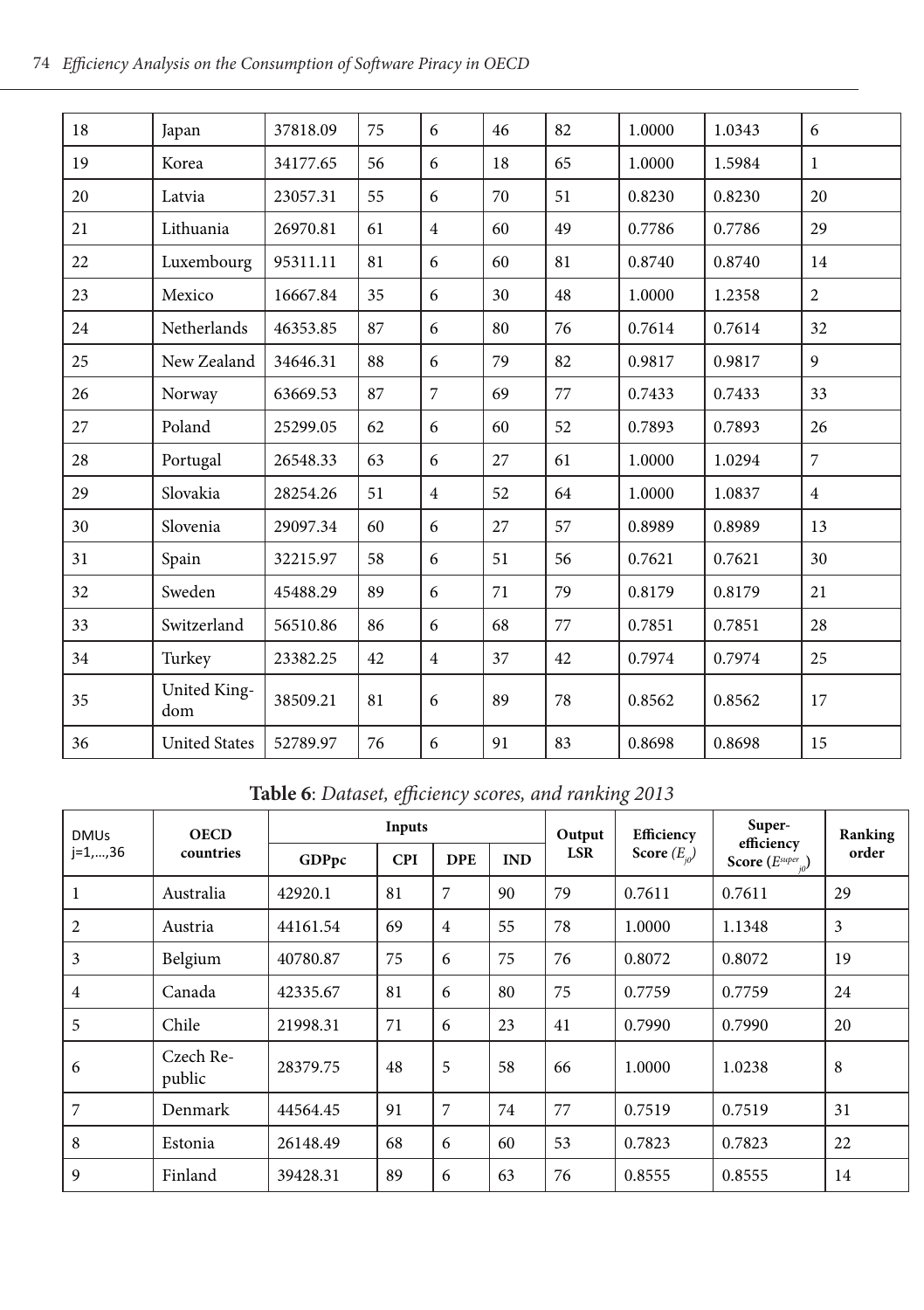| 10 | France               | 37366.93 | 71 | 5              | 71 | 64 | 0.7760 | 0.7760 | 23             |
|----|----------------------|----------|----|----------------|----|----|--------|--------|----------------|
| 11 | Germany              | 42914.48 | 78 | $\overline{4}$ | 67 | 76 | 0.9870 | 0.9870 | 9              |
| 12 | Greece               | 23746.08 | 40 | $\epsilon$     | 35 | 38 | 0.7156 | 0.7156 | 34             |
| 13 | Hungary              | 23020    | 54 | $\sqrt{4}$     | 80 | 61 | 1.0000 | 1.0958 | $\overline{4}$ |
| 14 | Iceland              | 41096.69 | 78 | $\overline{7}$ | 60 | 52 | 0.5606 | 0.5606 | 36             |
| 15 | Ireland              | 45257.06 | 72 | $\,8\,$        | 70 | 67 | 0.7035 | 0.7035 | 35             |
| 16 | Israel               | 31434.88 | 61 | 6              | 54 | 70 | 0.9284 | 0.9284 | 11             |
| 17 | Italy                | 34219.83 | 43 | 5              | 76 | 53 | 0.8964 | 0.8964 | 13             |
| 18 | Japan                | 37148.66 | 74 | 6              | 46 | 81 | 1.0000 | 1.0373 | $\overline{7}$ |
| 19 | Korea                | 32548.72 | 55 | 6              | 18 | 62 | 1.0000 | 1.5500 | $\mathbf{1}$   |
| 20 | Latvia               | 21598.88 | 53 | 6              | 70 | 47 | 0.7940 | 0.7940 | 21             |
| 21 | Lithuania            | 25147.71 | 57 | $\overline{4}$ | 60 | 47 | 0.7617 | 0.7617 | 27             |
| 22 | Luxembourg           | 90950.09 | 80 | 6              | 60 | 80 | 0.8541 | 0.8541 | 15             |
| 23 | Mexico               | 16315.86 | 34 | 6              | 30 | 46 | 1.0000 | 1.1759 | $\overline{2}$ |
| 24 | Netherlands          | 45191.49 | 83 | 6              | 80 | 75 | 0.7570 | 0.7570 | 30             |
| 25 | New Zealand          | 33841.18 | 91 | 6              | 79 | 80 | 0.9513 | 0.9513 | 10             |
| 26 | Norway               | 62799.43 | 86 | $\overline{7}$ | 69 | 75 | 0.7192 | 0.7192 | 33             |
| 27 | Poland               | 23554.79 | 60 | 6              | 60 | 49 | 0.7752 | 0.7752 | 25             |
| 28 | Portugal             | 25654.61 | 62 | 6              | 27 | 60 | 1.0000 | 1.0526 | 6              |
| 29 | Slovakia             | 26580.72 | 47 | $\sqrt{4}$     | 52 | 63 | 1.0000 | 1.0767 | 5              |
| 30 | Slovenia             | 27629.66 | 57 | 6              | 27 | 55 | 0.9030 | 0.9030 | 12             |
| 31 | Spain                | 30677.17 | 59 | 6              | 51 | 55 | 0.7517 | 0.7517 | 32             |
| 32 | Sweden               | 43475.8  | 89 | 6              | 71 | 77 | 0.8116 | 0.8116 | 18             |
| 33 | Switzerland          | 56252.93 | 85 | 6              | 68 | 76 | 0.7612 | 0.7612 | 28             |
| 34 | Turkey               | 21650.76 | 50 | $\sqrt{4}$     | 37 | 40 | 0.7741 | 0.7741 | 26             |
| 35 | United King-<br>dom  | 37130.28 | 76 | 6              | 89 | 76 | 0.8318 | 0.8318 | 17             |
| 36 | <b>United States</b> | 51008.46 | 73 | $\epsilon$     | 91 | 82 | 0.8524 | 0.8524 | 16             |
|    |                      |          |    |                |    |    |        |        |                |

|  |  | Table 7: Dataset, efficiency scores, and ranking 2009 |
|--|--|-------------------------------------------------------|
|--|--|-------------------------------------------------------|

| <b>DMUs</b><br>$i=1,,36$ | OECD<br>countries |          | Inputs |            |     | Output<br>LSR | Efficiency<br>Score $(E_{\omega})$ | Super-<br>efficiency<br>Score (Esuper | Ranking<br>order |
|--------------------------|-------------------|----------|--------|------------|-----|---------------|------------------------------------|---------------------------------------|------------------|
|                          |                   | GDPpc    | CPI    | <b>DPE</b> | IND |               |                                    |                                       |                  |
|                          | Australia         | 41207.13 | 87     |            | 90  | 75            | 0.7593                             | 0.7593                                | 33               |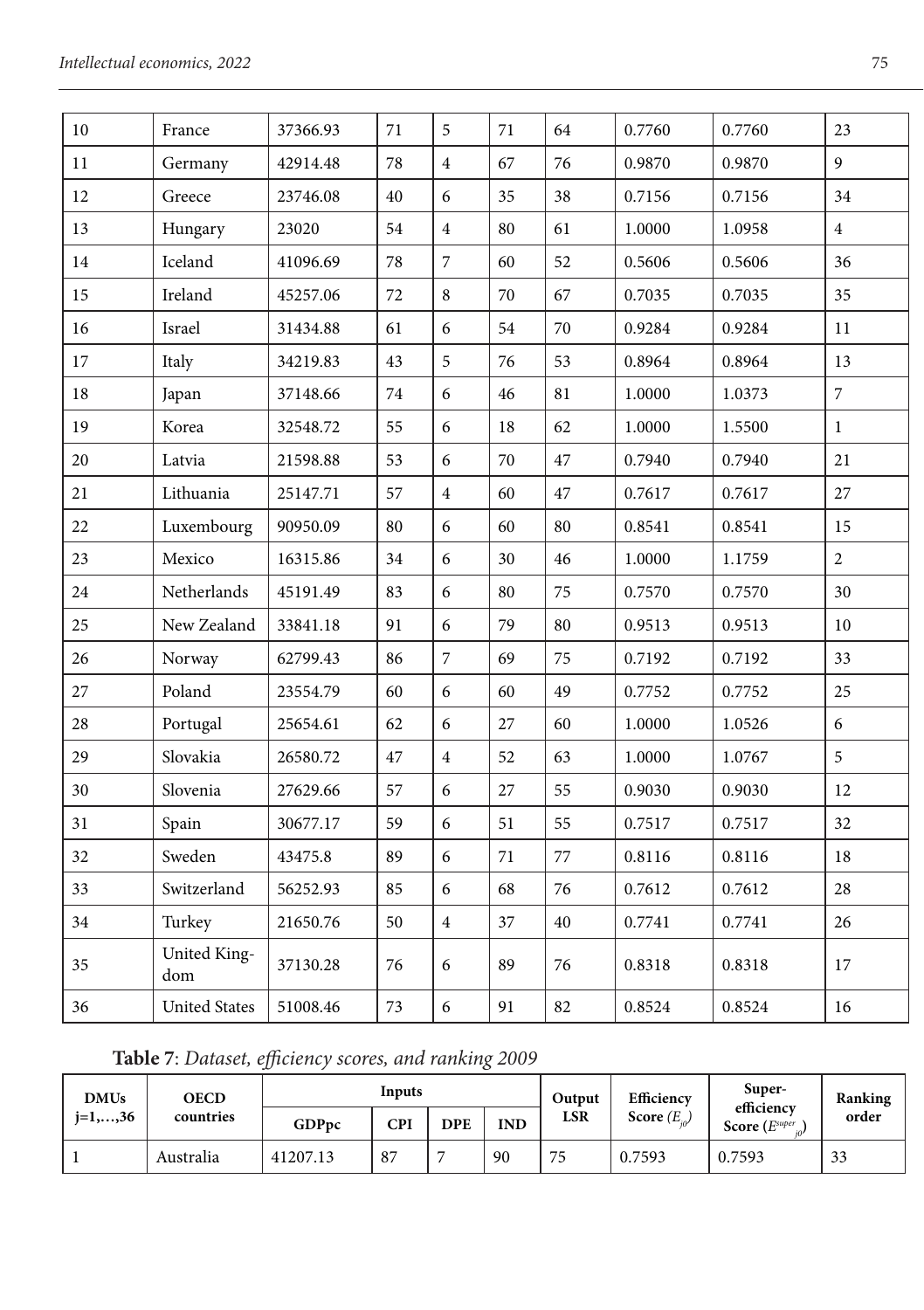| $\sqrt{2}$     | Austria             | 42459.98 | 79 | $\overline{4}$ | 55 | 75 | 1.0000 | 1.1430 | $\overline{c}$ |
|----------------|---------------------|----------|----|----------------|----|----|--------|--------|----------------|
| 3              | Belgium             | 40375.49 | 71 | 6              | 75 | 75 | 0.8697 | 0.8697 | 19             |
| $\overline{4}$ | Canada              | 39924.2  | 87 | 6              | 80 | 71 | 0.7929 | 0.7929 | 30             |
| 5              | Chile               | 18547.46 | 67 | 6              | 23 | 36 | 0.8289 | 0.8289 | 25             |
| 6              | Czech Re-<br>public | 27735.87 | 49 | 5              | 58 | 63 | 1.0000 | 1.0150 | 8              |
| 7              | Denmark             | 43382.63 | 93 | 6              | 74 | 74 | 0.8050 | 0.8050 | 27             |
| 8              | Estonia             | 22187.93 | 66 | 6              | 60 | 50 | 0.8573 | 0.8573 | 21             |
| 9              | Finland             | 38867.8  | 89 | 6              | 63 | 75 | 0.8727 | 0.8727 | 18             |
| 10             | France              | 36340.51 | 69 | 5              | 71 | 60 | 0.7705 | 0.7705 | 31             |
| 11             | Germany             | 38784.45 | 80 | $\overline{4}$ | 67 | 72 | 0.9984 | 0.9984 | 9              |
| 12             | Greece              | 30430.42 | 38 | 6              | 35 | 42 | 0.9057 | 0.9057 | 14             |
| 13             | Hungary             | 22077.59 | 51 | $\overline{4}$ | 80 | 59 | 1.0000 | 1.1108 | $\mathfrak{Z}$ |
| 14             | Iceland             | 40190.18 | 87 | 7              | 60 | 51 | 0.5486 | 0.5486 | 36             |
| 15             | Ireland             | 44995.94 | 80 | 8              | 70 | 65 | 0.6744 | 0.6744 | 35             |
| 16             | Israel              | 28569.3  | 61 | 6              | 54 | 67 | 0.9707 | 0.9707 | 11             |
| 17             | Italy               | 35710.42 | 43 | 5              | 76 | 51 | 0.9225 | 0.9225 | 12             |
| 18             | Japan               | 34317.5  | 77 | 6              | 46 | 79 | 1.0756 | 1.0756 | 5              |
| 19             | Korea               | 28642.84 | 55 | 6              | 18 | 59 | 1.0000 | 1.4750 | $\mathbf{1}$   |
| 20             | Latvia              | 18579.91 | 45 | 6              | 70 | 44 | 0.8862 | 0.8862 | 16             |
| 21             | Lithuania           | 20299.2  | 49 | $\overline{4}$ | 60 | 46 | 0.8768 | 0.8768 | 17             |
| 22             | Luxembourg          | 89098.73 | 82 | 6              | 60 | 79 | 0.9115 | 0.9115 | 13             |
| 23             | Mexico              | 15011.75 | 33 | 6              | 30 | 40 | 1.0000 | 1.1093 | $\overline{4}$ |
| 24             | Netherlands         | 45125.81 | 89 | 6              | 80 | 72 | 0.7620 | 0.7620 | 32             |
| 25             | New Zealand         | 32122.84 | 94 | 6              | 79 | 78 | 0.9737 | 0.9737 | 10             |
| 26             | Norway              | 62671.3  | 86 | $\overline{7}$ | 69 | 71 | 0.7400 | 0.7400 | 34             |
| 27             | Poland              | 20952.77 | 50 | 6              | 60 | 46 | 0.8226 | 0.8226 | 26             |
| 28             | Portugal            | 26743.2  | 58 | 6              | 27 | 60 | 1.0000 | 1.0163 | $\overline{7}$ |
| 29             | Slovakia            | 23973.84 | 45 | $\overline{4}$ | 52 | 57 | 1.0000 | 1.0553 | 6              |
| 30             | Slovenia            | 28451.55 | 66 | 6              | 27 | 54 | 0.8641 | 0.8641 | 20             |
| 31             | Spain               | 32651.94 | 61 | 6              | 51 | 58 | 0.7968 | 0.7968 | 29             |
| 32             | Sweden              | 40862.97 | 92 | 6              | 71 | 75 | 0.8420 | 0.8420 | 23             |
| 33             | Switzerland         | 54512.98 | 90 | 6              | 68 | 75 | 0.8033 | 0.8033 | 28             |
|                |                     |          |    |                |    |    |        |        |                |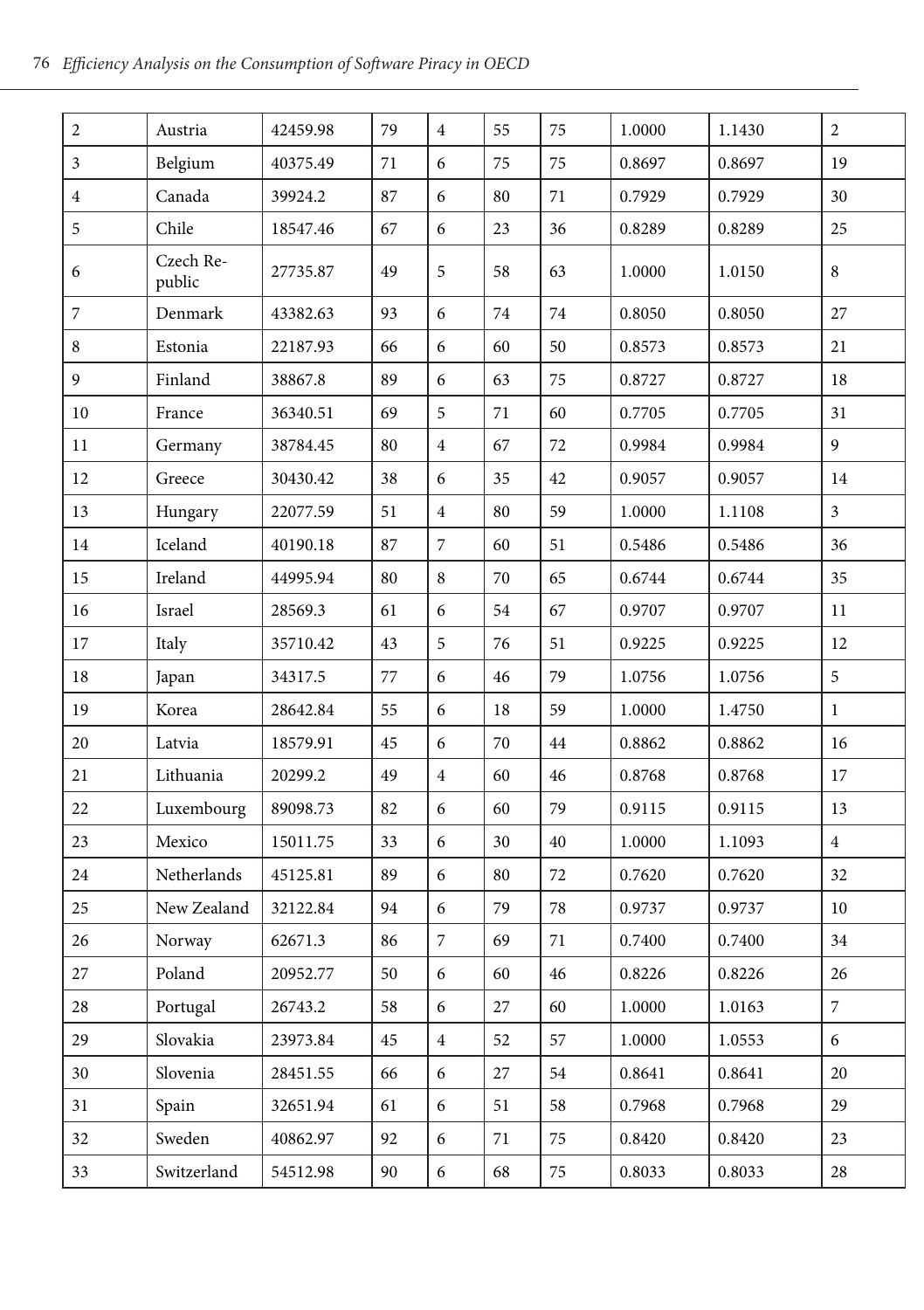| 34 | Turkey               | 16783.44 | 44 |          | 37 | 37 | 0.8543 | 0.8543 | 22 |
|----|----------------------|----------|----|----------|----|----|--------|--------|----|
| 35 | United King-<br>dom  | 35795.18 | 77 | $\sigma$ | 89 | 73 | 0.8407 | 0.8407 | 24 |
| 36 | <b>United States</b> | 48557.87 | 75 | o        | 91 | 80 | 0.8941 | 0.8941 | 15 |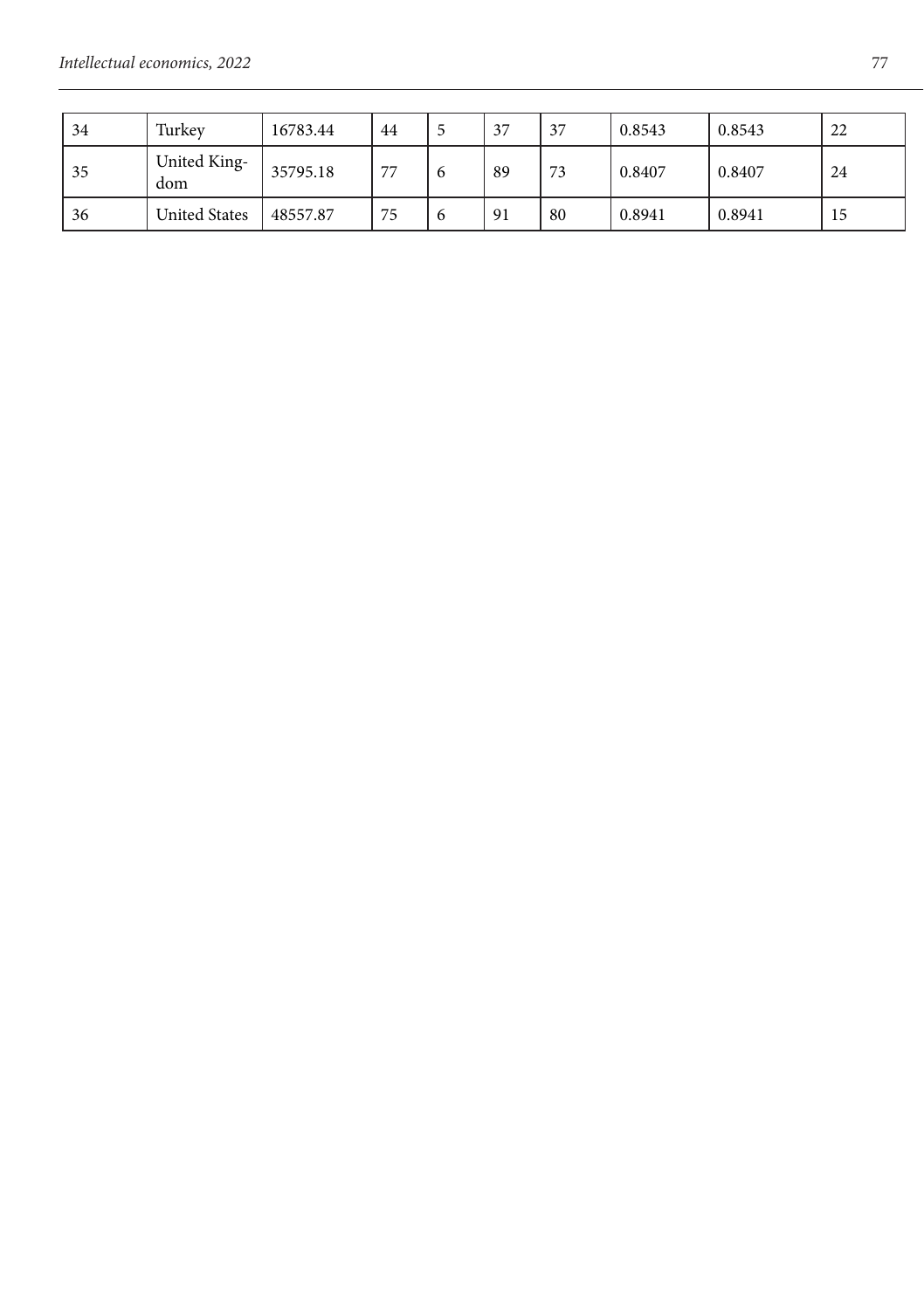## **References**

- 1. Adler, N., Friedman, L., & Sinuany-Stern, Z. (2002). Review of ranking methods in the data envelopment analysis context. *European Journal of Operational Research*, *140*(2), 249–265. https://doi.org/10.1016/S0377-2217(02)00068-1
- 2. Andrés, A. (2006a). Software piracy and income inequality. *Applied Economics Letters*, *13*(2), 101–105. https://doi.org/10.1080/13504850500390374
- 3. Andrés, A. (2006b). The relationship between copyright software protection and piracy: Evidence from Europe. *European Journal of Law and Economics*, *21*(1), 29–51. http://dx. doi.org/10.1007/s10657-006-5670-5
- 4. Andrés A. R., & Goel, R. K. (2011). Corruption and software piracy: A comparative perspective. *Policy and Internet*, *3*(3), 1–22. https://doi.org/10.2202/1944-2866.1088
- 5. Banerjee, D., Khalid, A. M. & Sturm, J. (2005). Socio-economic development and software piracy. An empirical assessment. *Applied Economics*, *37*(18), 2091–2097. https://doi. org/10.1080/00036840500293276
- 6. Barro, R. & Lee, J. W. (1996). International measures of schooling years and schooling quality. *The American Economic Review*, *86*(2), 218–223.
- 7. Brockett, P., & Golany, B. (1996). Using rank statistics for determining programmatic efficiency differences in data envelopment analysis. *Management Science*, *42*(3), 466–472.
- 8. Business Software Alliance. (2012). *Shadow market: 2011 BSA global software piracy study*. https://www.bsa.org/files/reports/2011\_bsa\_piracy\_study\_standard.pdf<br>Business Software Alliance. (2014). The compliance gap: B.
- 9. Business Software Alliance. (2014). *The compliance gap: BSA global software survey, June 2014*. https://globalstudy.bsa.org/2013/downloads/studies/ 2013GlobalSurvey\_Study\_en.pdf
- 10. Business Software Alliance. (2018). *Software management: Security imperative, business opportunity: BSA global software survey, June 2018*. https://gss.bsa.org/wp-content/uploads/2018/05/2018\_BSA\_GSS\_Report\_en.pdf
- 11. Charnes, A., Cooper, W., & Rhodes, E. (1978). Measuring the efficiency of decision-making units. *European Journal of Operational Research*, *2*(6), 429–444. https://doi. org/10.1016/0377-2217(78)90138-8
- 12. Depken, C. A., & Simmons, L. C. (2004). Social construct and the propensity for software piracy. *Applied Economics Letters*, *11*(2), 97–100. https://doi.org/10.1080/1350485042000 200187
- 13. Dias Gomes, N. Cerqueira, P. A., & Alçada-Almeida, L. (2018). Determinants of worldwide software piracy losses. *Technological and Economic Development of Economy*, *24*(1), 48–66. https://doi.org/10.3846/20294913.2015.1074128
- 14. Farrell, M. (1957). The measurement of productive efficiency. *Journal of the Royal Statistical Society*, *120*(3), 253–290. https://doi.org/10.2307/2343100
- 15. Goel, R., & Nelson, M. (2009). Determinants of software piracy: economics, institutions, and technology. *The Journal of Technology Transfer*, *34*, 637–658. https://doi.org/10.1007/ s10961-009-9119-1
- 16. Hall, R. E., & Jones, C. I. (1996). *The productivity of nations*. National Bureau of Economic Research, Working Paper 5812. Retrieved from https://ideas.repec.org/p/nbr/nberwo/5812. html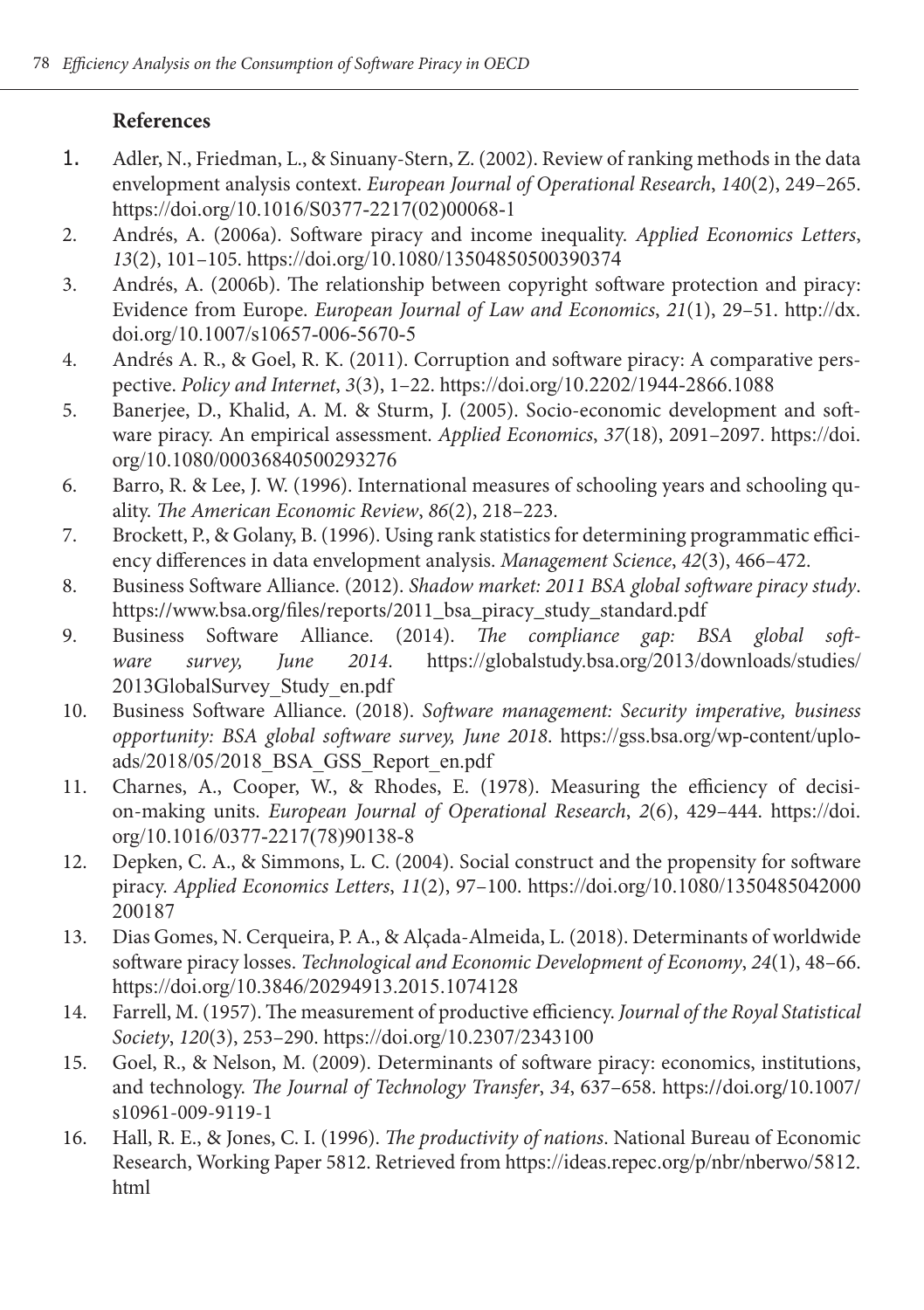- 17. Hofstede, G. (1997). *Cultures and organizations: software of the mind*. McGraw Hill: New York.
- 18. Hosseinzadeh Lotfi, F., Jahanshahloo, G.R., Khodabakhshi, M., Rosdtamy-Malkhlifeh, M., Moghaddas, Z., & Vaez-Ghasemi, M. (2013). A review of ranking models in data envelopment analysis. *Journal of Applied Mathematics*, *2013*, Article ID 492421. https://doi. org/10.1155/2013/492421
- 19. Husted, W. B. (2000). The impact of national culture on software piracy. *Journal of Business Ethics*, *26*, 197–211. https://doi.org/10.1023/A:1006250203828
- 20. Jahanshahloo, G.R., Hosseinzadeh Lotfi, F., Sanei, M., & Fallah Jelodar, M. (2008). Review of ranking models in data envelopment analysis. *Applied Mathematical Sciences*, *2*(29), 1431–1448.
- 21. Knack, S., & Keefer, P. (1995). Institutions and economic performance: Cross-country tests using alternative institutional measures. *Economics and Politics*, *7*(3), 207–227. https://doi. org/10.1111/j.1468-0343.1995.tb00111.x
- 22. Kruskal, W.H., & Wallis, W.A. (1952). Use of ranks in one-criterion variance analysis. *Journal of the American Statistical Association*, *47*(260), 583–621. https://doi.org/10.2307/2280779
- 23. La Porta, R., Lopez-de-Silanes, F., Shleifer, A., & Vishny, R. W. (1999). The quality of government. *Journal of Law, Economics, and Organization*, *15*(1), 222–279.
- 24. Landes, W. M., & Posner, R. A. (1989). An economic analysis of copyright law. *The Journal of Legal Studies*, *18*(2): 325–363.
- 25. Marron, D., & Steel, D. (2000). Which countries protect intellectual property? The case of software piracy. *Economic Inquiry*, *38*(2), 159–174. http://dx.doi.org/10.1111/j.1465-7295.2000. tb00011.x
- 26. Moores, T. (2008). An analysis of the impact of economic wealth and national culture on the rise and fall of software piracy rates. *Journal of Business Ethics*, *81*, 39–51. https://doi. org/10.1007/s10551-007-9479-0
- 27. Park, W., & Ginarte, J. (1997). Intellectual property rights and economic growth. *Contemporary Economic Policy*, *15*(3), 51–61. https://doi.org/10.1111/j.1465-7287.1997.tb00477.x
- 28. Plant, A. (1934). The economic aspects of copyrights in books. *Economica*, *1*(2), 167–195. https://doi.org/10.2307/2548748
- 29. Proserpio L., Salvemini, S., & Ghiringhelli, V. (2005). Entertainment pirates: Understanding piracy determinants in the movie, music and software industries. *International Journal of Arts Management*, *8*(1), 33–47.
- 30. Rapp, R. T., & Rozek, R. P. (1990). Benefits and costs of intellectual property protection in developing countries. *Journal of World Trade*, *24*(5), 75–102.
- 31. Robertson, C., Gilley, K. M., & Crittenden, W. F. (2008). Trade liberalization, corruption, and software piracy. *Journal of Business Ethics*, *78*(4), 623–634. http://dx.doi.org/10.1007/ s10551-007-9372-x
- 32. Ronkainen, I. A., & Guerrero-Cusumano, J. L. (2001). Correlates of intellectual property violation. *Multinational Business Review*, *9*(1), 59–65.
- 33. Seiford, L. M., & Zhu, J. (1999). An investigation of returns to scale in data envelopment analysis. *Omega*, *27*(1), 1–11. https://doi.org/10.1016/S0305-0483(98)00025-5
- 34. Shadlen, K., Schrank, A., & Kurtz, M. (2005). The political economy of intellectual property